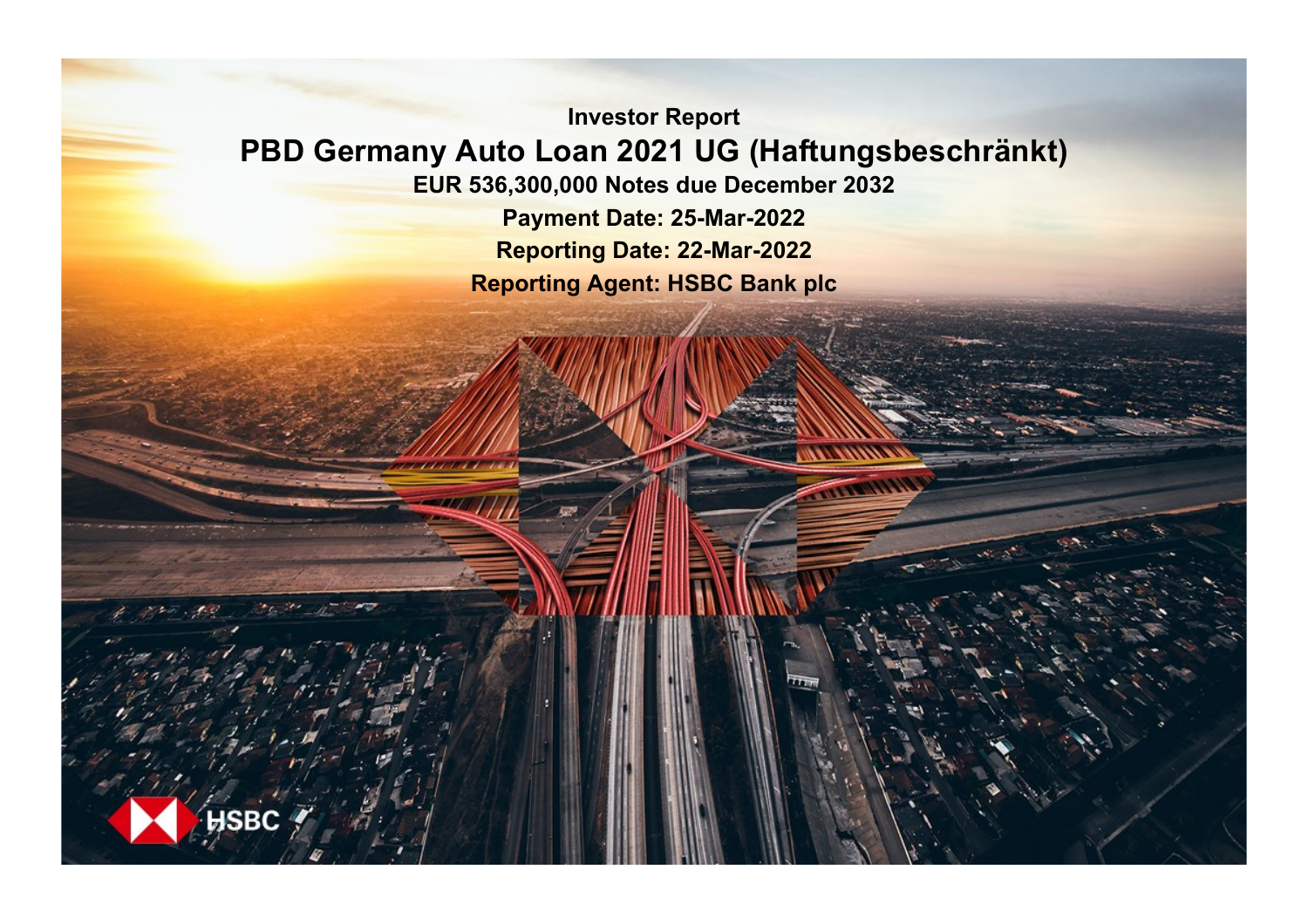

# **Contents**

<span id="page-1-0"></span>

|                                       | Page           |
|---------------------------------------|----------------|
| Contents                              | $\overline{2}$ |
| <b>Transaction Details</b>            | 3              |
| <b>Transaction Parties</b>            | $\overline{4}$ |
| <b>Bond Report</b>                    | 5              |
| <b>Bond Ratings</b>                   | 6              |
| Reserve Account                       | $\overline{7}$ |
| <b>Bank Accounts</b>                  | 8              |
| Ledgers                               | 9              |
| Subordinated Loan                     | 10             |
| <b>Expenses Report</b>                | 11             |
| <b>Available Interest Collections</b> | 12             |
| Interest Priority of Payments         | 13             |
| Available Principal Amount            | 14             |
| Principal Priority of Payments        | 15             |
| Triggers & Events                     | 16             |
| <b>Counterparty Ratings</b>           | 17             |
| Portfolio Summary                     | 18             |
| Portfolio Concentration               | 21             |
| <b>Balance Sheet</b>                  | 22             |
| Portfolio Stratifications             | 23             |
| <b>Disclaimer</b>                     | 41             |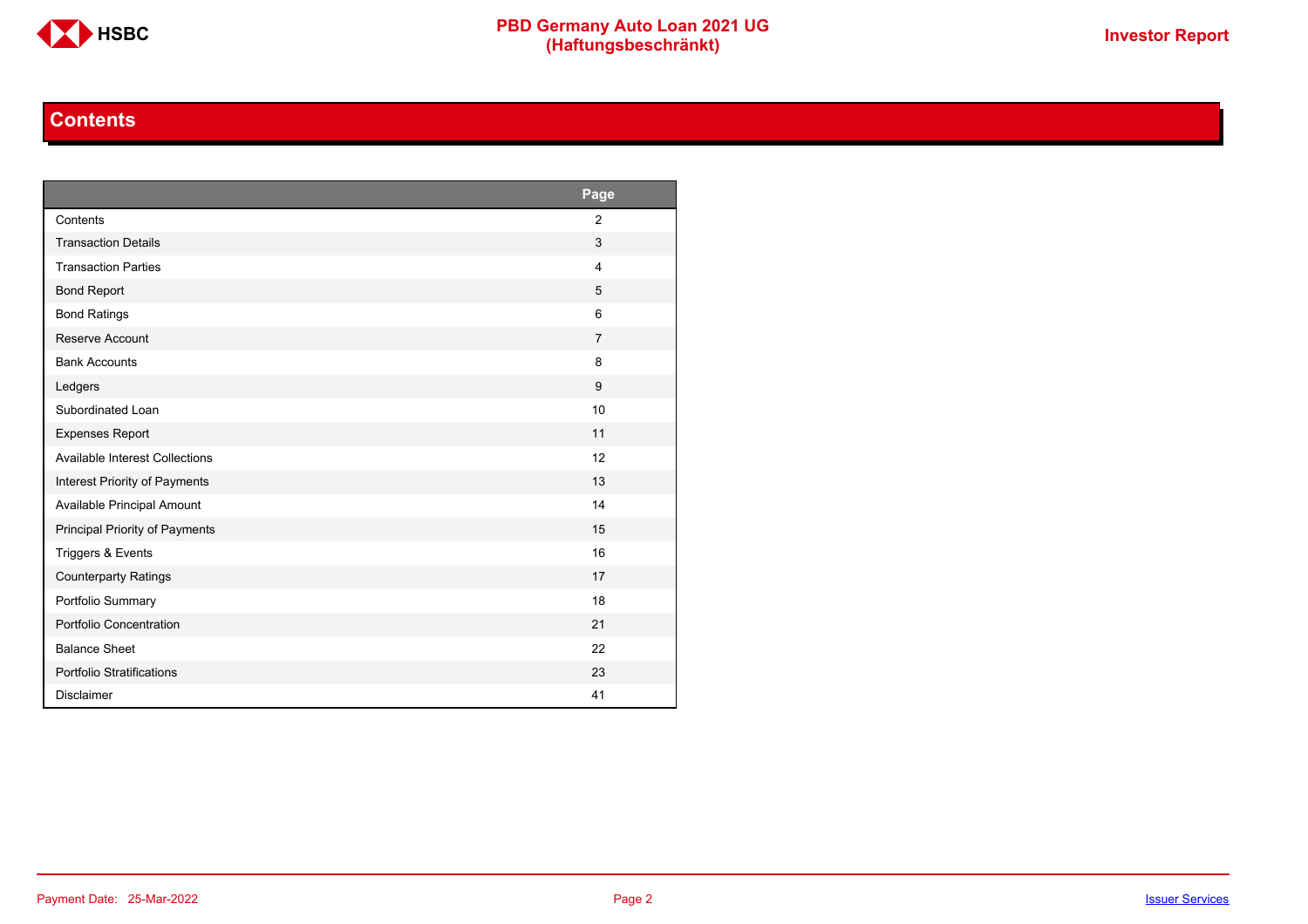

# **PBD Germany Auto Loan 2021 UG**<br>
(Haftungsbeschränkt)<br>
This area of the CHSD CHA (Haftungsbeschränkt)

# <span id="page-2-0"></span>**Transaction Details**

| <b>Key Dates</b>            |                             | <b>HSBC Contact Details</b>   |                                        |
|-----------------------------|-----------------------------|-------------------------------|----------------------------------------|
| Close Date                  | Friday, 29 January 2021     | Role                          | <b>Client Service Manager</b>          |
| <b>Calculation Date</b>     | Friday, 18 March 2022       | Name                          | <b>Richard Crebo</b>                   |
| Collection Period (start)   | Tuesday, 1 February 2022    | Email                         | richard.crebo@hsbc.com                 |
| Collection Period (end)     | Monday, 28 February 2022    | Telephone                     | +44 (0) 203 268 4162                   |
| Interest Period (start)     | Friday, 25 February 2022    | <b>Group Email</b>            | ctla.securitisation@hsbc.com           |
| Interest Period (end)       | Friday, 25 March 2022       | <b>Investor Reporting</b>     | https://investorreporting.gbm.hsbc.com |
| <b>Current Payment Date</b> | Friday, 25 March 2022       |                               |                                        |
| Next Payment Date           | Monday, 25 April 2022       | <b>Period Day Counts</b>      |                                        |
| Revolving Period End Date   | Thursday, 25 January 2024   | <b>Collection Period Days</b> | 27 days                                |
| <b>Final Maturity Date</b>  | Wednesday, 29 December 2032 | <b>Interest Period Days</b>   | 28 days                                |

| <b>HSBC Contact Details</b> |                                        |
|-----------------------------|----------------------------------------|
| Role                        | <b>Client Service Manager</b>          |
| Name                        | Richard Crebo                          |
| Email                       | richard.crebo@hsbc.com                 |
| Telephone                   | +44 (0) 203 268 4162                   |
| Group Email                 | ctla.securitisation@hsbc.com           |
| <b>Investor Reporting</b>   | https://investorreporting.gbm.hsbc.com |

| <b>Period Day Counts</b>      |         |
|-------------------------------|---------|
| <b>Collection Period Days</b> | 27 days |
| <b>Interest Period Days</b>   | 28 days |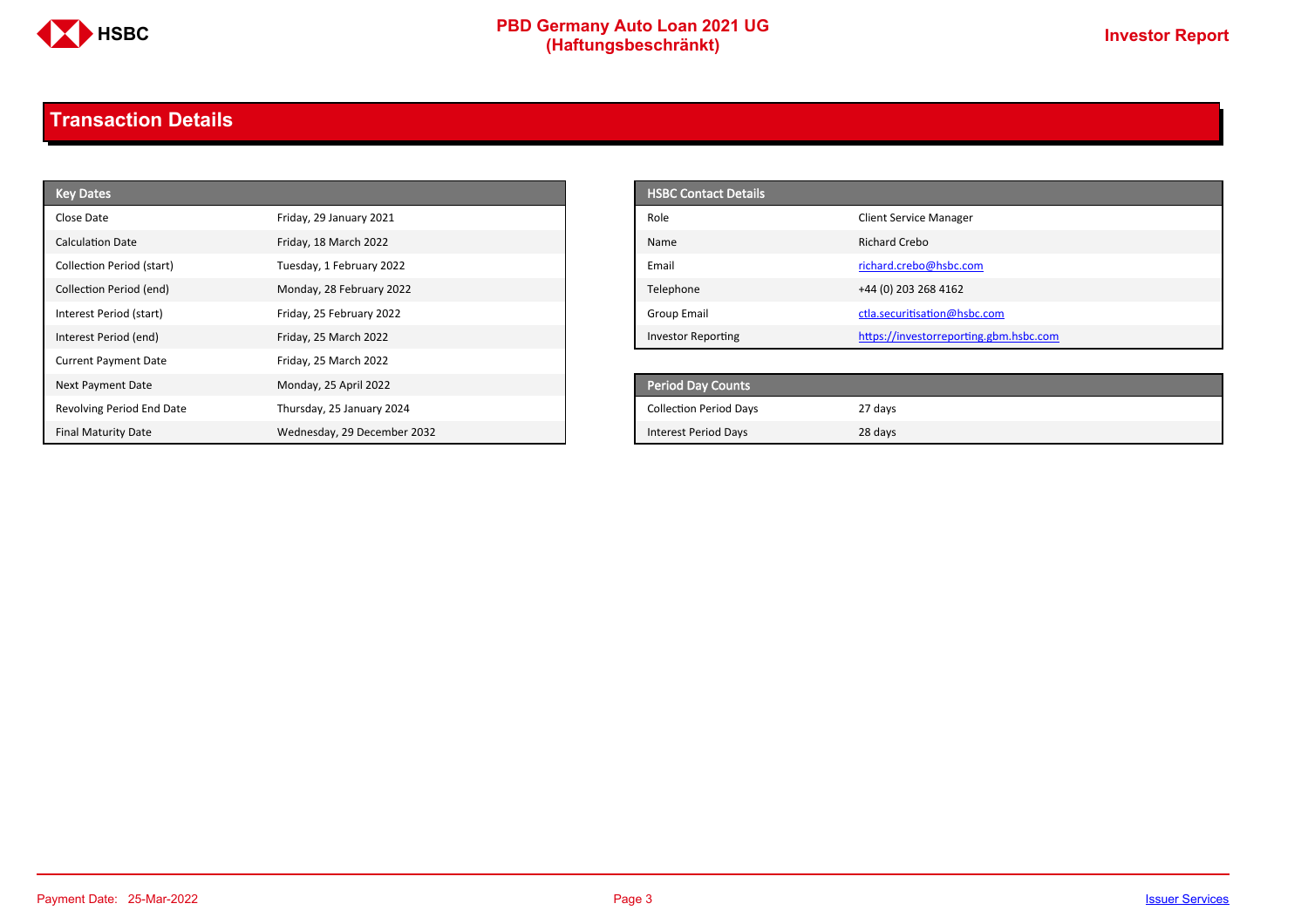

# **Transaction Parties**

<span id="page-3-0"></span>

| <b>Role</b>                  | <b>Counterparty</b>                                   |
|------------------------------|-------------------------------------------------------|
| <b>Issuer</b>                | PBD Germany Auto Loan 2021 UG (Haftungsbeschränkt)    |
| Data Trustee                 | Elavon Financial Services Designated Activity Company |
| Seller                       | PSA Bank Deutschland GMBH                             |
| Servicer                     | PSA Bank Deutschland GMBH                             |
| <b>Account Bank</b>          | Elavon Financial Services Designated Activity Company |
| Reporting Agent              | <b>HSBC Bank plc</b>                                  |
| <b>Calculation Agent</b>     | <b>HSBC Bank plc</b>                                  |
| Corporate Administrator      | Wilmington Trust SP Services (Frankfurt) GMBH         |
| Back-Up Servicer Facilitator | Wilmington Trust SP Services (Frankfurt) GMBH         |
| Arranger                     | Unicredit Bank AG                                     |
| Rating Agency                | Moody's Investors Service España SA                   |
| Rating Agency                | <b>Fitch Ratings Ireland Limited</b>                  |
| Listing Agent                | Banque Internationale à Luxembourg                    |
| <b>Security Trustee</b>      | HSBC Corporate Trustee Company (UK) Limited           |
| Paying Agent                 | Elavon Financial Services Designated Activity Company |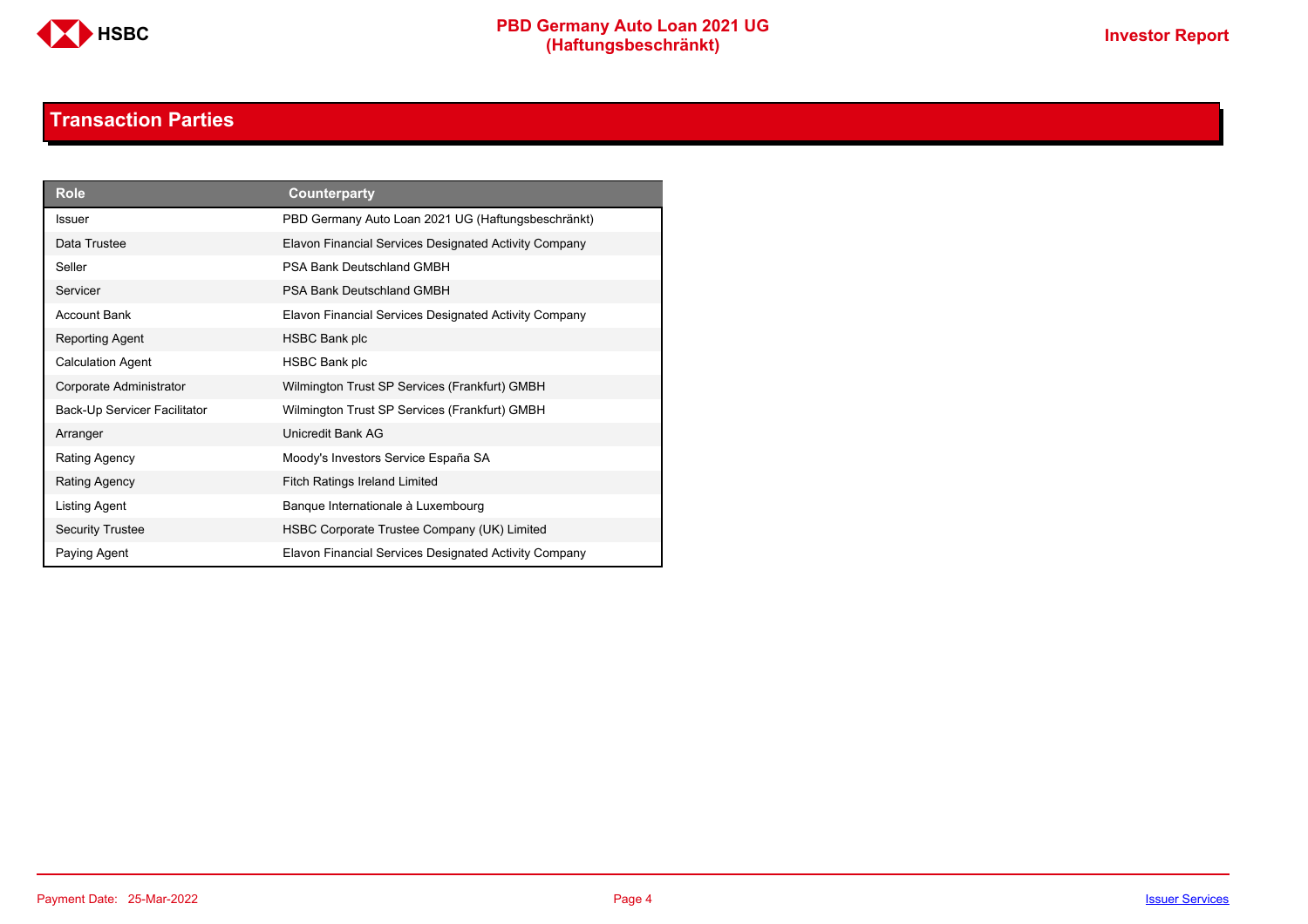### <span id="page-4-0"></span>**Bond Report**

| <b>Class</b>                      | <b>A Notes</b>    | <b>B</b> Notes    |
|-----------------------------------|-------------------|-------------------|
| Currency                          | <b>EUR</b>        | <b>EUR</b>        |
| <b>ISIN</b>                       | XS2279552520      | XS2279552876      |
| Payment Frequency                 | Monthly           | Monthly           |
| <b>Current Payment Date</b>       | 25-Mar-2022       | 25-Mar-2022       |
| <b>Interest Accrual Method</b>    | Actual/360        | Actual/360        |
| <b>Final Maturity Date</b>        | 29-Dec-2032       | 29-Dec-2032       |
|                                   |                   |                   |
| <b>Current Period Rates:</b>      |                   |                   |
| Reference Index                   | <b>Fixed Rate</b> | <b>Fixed Rate</b> |
| <b>Index Determination Date</b>   | N/A               | N/A               |
| Index Rate                        | N/A               | N/A               |
| Margin                            | 0.30000%          | 1.00000%          |
| <b>Total Coupon</b>               | 0.30000%          | 1.00000%          |
|                                   |                   |                   |
| <b>Transaction Amounts:</b>       |                   |                   |
| Original Issue Size               | € 500,000,000.00  | € 36,300,000.00   |
| Opening Balance for Period        | € 500,000,000.00  | € 36,300,000.00   |
| <b>Beginning Pool Factor</b>      | 1.00000           | 1.00000           |
| <b>Principal Repayments</b>       |                   |                   |
| <b>Further Notes</b>              |                   |                   |
| <b>Closing Balance for Period</b> | € 500,000,000.00  | € 36,300,000.00   |
| <b>Ending Pool Factor</b>         | 1.00000           | 1.00000           |
|                                   |                   |                   |
| <b>Prior Unpaid Interest</b>      |                   |                   |
| Interest on Prior Unpaid          |                   |                   |
| <b>Current Interest Due</b>       | € 116,650.00      | € 28,234.14       |
| <b>Total Interest Paid</b>        | € 116,650.00      | € 28,234.14       |
| <b>Unpaid Interest</b>            |                   |                   |

On 25 August 2021 (the "First Further Notes Issue Date"), the Issuer will issue the following Further Notes: (a) First Further Class ANotes with: (i) the Original Note Amount of EUR 33,800,000.00 (ii) the applicable Pool Factor (taking into account any redemption onthat Payment Date) of 100% (iii) the Note Principal Amount of EUR 33,800,000.00 and (iv) temporary ISIN: XS2367604480, (b) FirstFurther Class B Notes with (i) the Original Note Amount of EUR 2,500,000.00 (ii) the applicable Pool Factor (taking into account anyredemption on that Payment Date) of 100% (iii) the Note Principal Amount of EUR 2,500,000.00 and (iv) temporary ISIN:XS2367605966. The First Further Notes will rank pari passu with, and share the same security as the Initial Notes.The notes being in aNGN (New Global Notes) format will initially be issued as Temporary Global Notes and then not earlier than 40 calendar days afterissue and after the noteholder has declared its tax status be replaced with the Permanent Global Notes. The First Further Notes will atfirst, for operational purposes, be issued under a new temporary ISIN, but will then be merged with the Initial Notes. Onceconsolidated with the Initial Notes, the First Further Notes will share the same ISIN as all other Notes in issuance.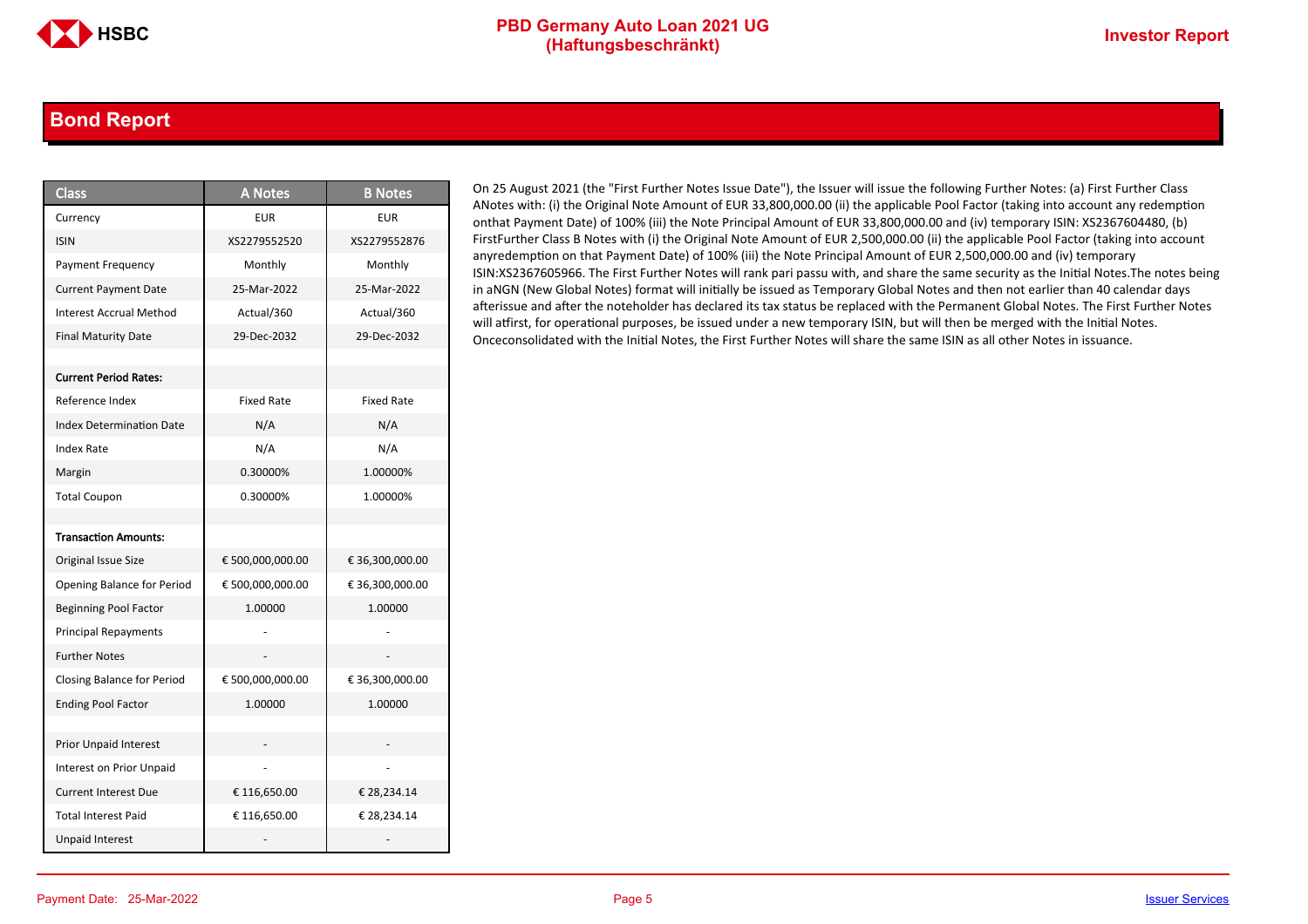

# **PBD Germany Auto Loan 2021 UG**<br>
(Haftungsbeschränkt)<br>
This area of the CHSD CHA (Haftungsbeschränkt)

# <span id="page-5-0"></span>**Bond Ratings**

| <b>Original Ratings</b> | S&F | <b>Fitch</b> | Moody's | <b>DBRS</b> |
|-------------------------|-----|--------------|---------|-------------|
| Class A<br>.            | n/a | AA           | Aa2     | n/a         |
| Class B                 | n/a | n/a          | n/a     | n/a         |

| <b><i>Surrent Ratings</i></b> | 0.91<br>>I≏∃i | <b>Fitch</b> | Moody's | DERS. |
|-------------------------------|---------------|--------------|---------|-------|
| Class A<br>.                  | n/a           | ₩            | Aa2     | n/a   |
| Class B                       | n/a           | n/a          | n/a     | n/a   |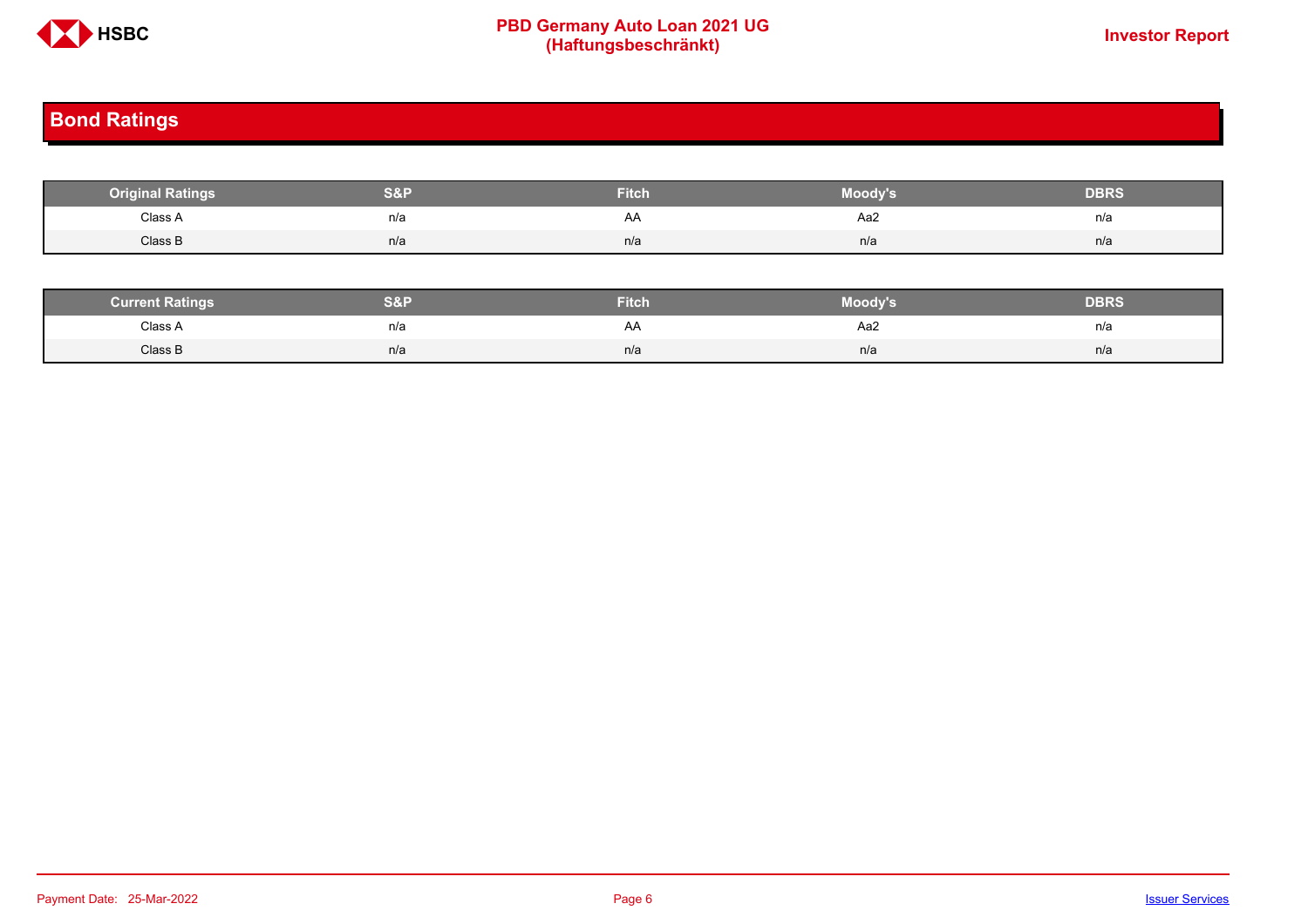

# <span id="page-6-0"></span>**Reserve Account**

| <b>General Reserve Account</b>                 |                |
|------------------------------------------------|----------------|
| <b>Opening Balance</b>                         | € 1,500,000.00 |
| Credits to the General Reserve Account         | € 1,500,000.00 |
| Debits to the General Reserve Account          | € 1,500,000.00 |
| <b>Closing Balance</b>                         | € 1,500,000.00 |
|                                                |                |
| <b>General Reserve Account Required Amount</b> | € 1,500,000.00 |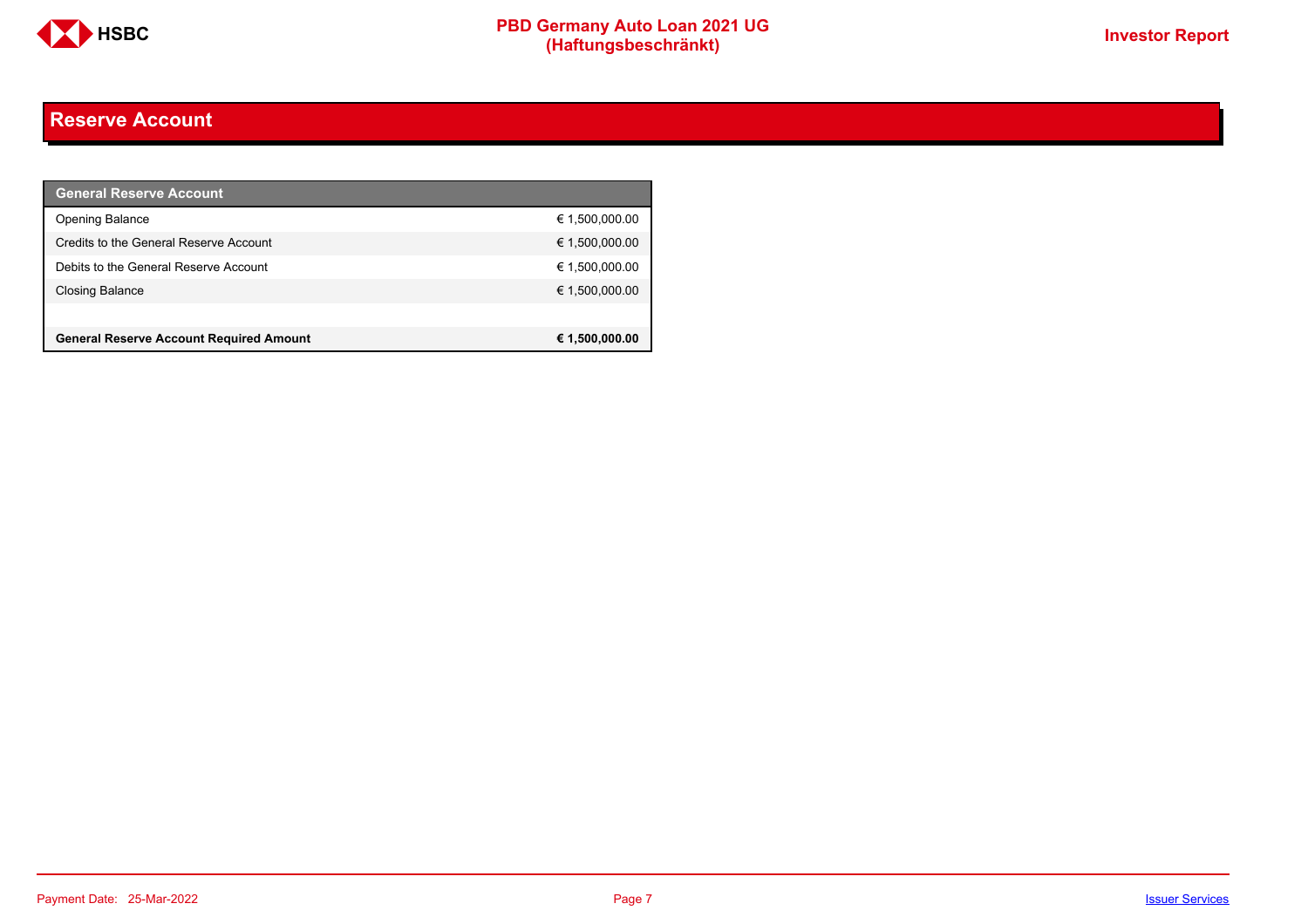

# <span id="page-7-0"></span>**Bank Accounts**

| <b>General Collection Account</b>         |                 |
|-------------------------------------------|-----------------|
| <b>Opening Balance</b>                    |                 |
| Credits to the General Collection Account | € 17,609,260.79 |
| Debits to the General Collection Account  | € 17,609,260.79 |
| <b>Closing Balance</b>                    |                 |

| <b>Interest Account</b>         |                |
|---------------------------------|----------------|
| <b>Opening Balance</b>          |                |
| Credits to the Interest Account | € 2,861,468.91 |
| Debits to the Interest Account  | € 2,861,468.91 |
| <b>Closing Balance</b>          |                |

| <b>Principal Account</b>         |                 |
|----------------------------------|-----------------|
| <b>Opening Balance</b>           | € 174.99        |
| Credits to the Principal Account | € 16,358,582.03 |
| Debits to the Principal Account  | € 16,358,497.61 |
| <b>Closing Balance</b>           | € 259.41        |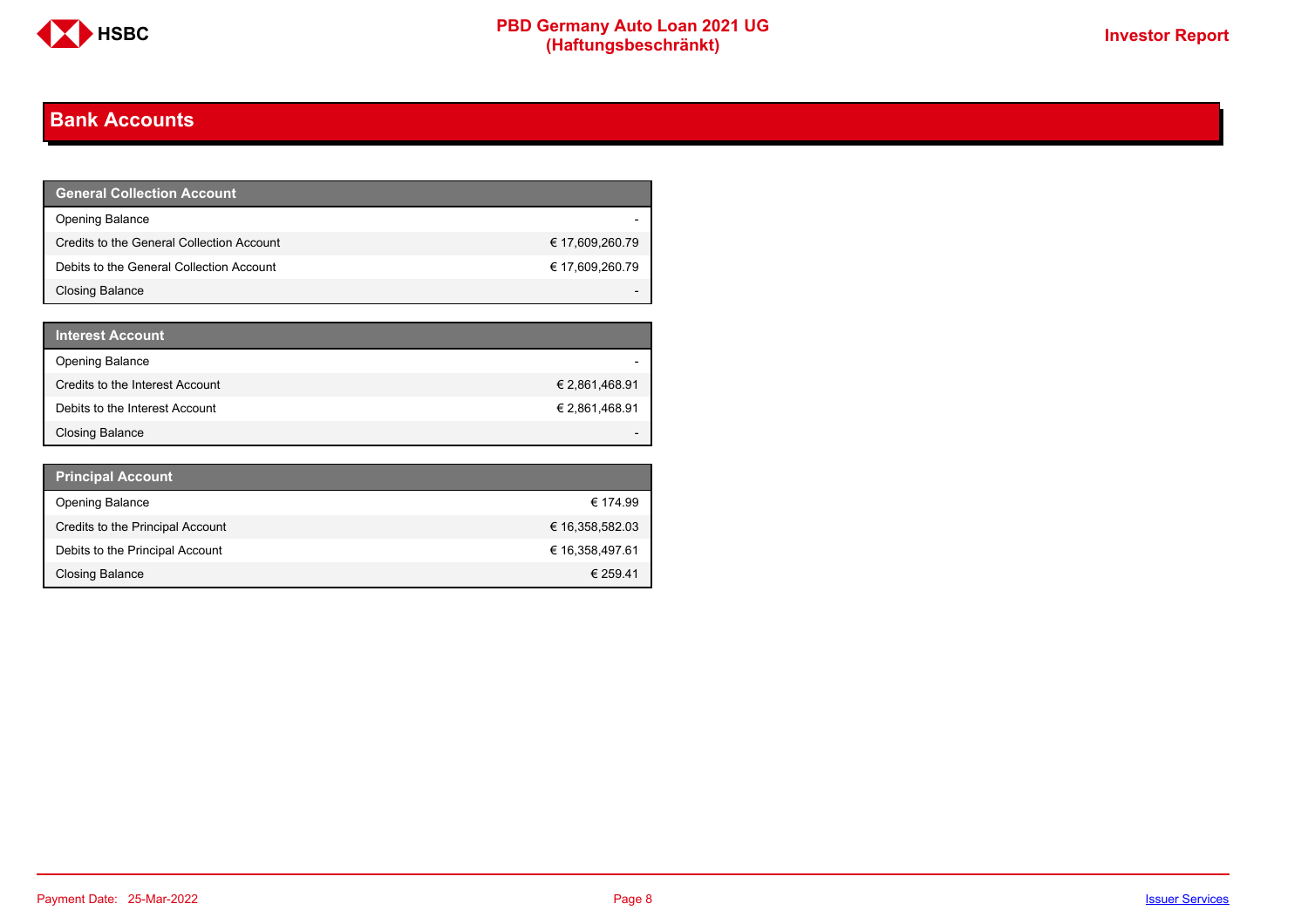

# <span id="page-8-0"></span>**Ledgers**

| <b>Principal Deficiency Ledger</b>         |             |
|--------------------------------------------|-------------|
| <b>Opening Balance</b>                     |             |
| Credits to the Principal Deficiency Ledger | €110,790.15 |
| Debits to the Principal Deficiency Ledger  | €110,790.15 |
| Closing Balance                            |             |

| <b>Principal Account Ledger</b>         |                |
|-----------------------------------------|----------------|
| <b>Opening Balance</b>                  | €174.99        |
| Credits to the Principal Account Ledger | €16,358,582.03 |
| Debits to the Principal Account Ledger  | €16.358.497.61 |
| Closing Balance                         | €259.41        |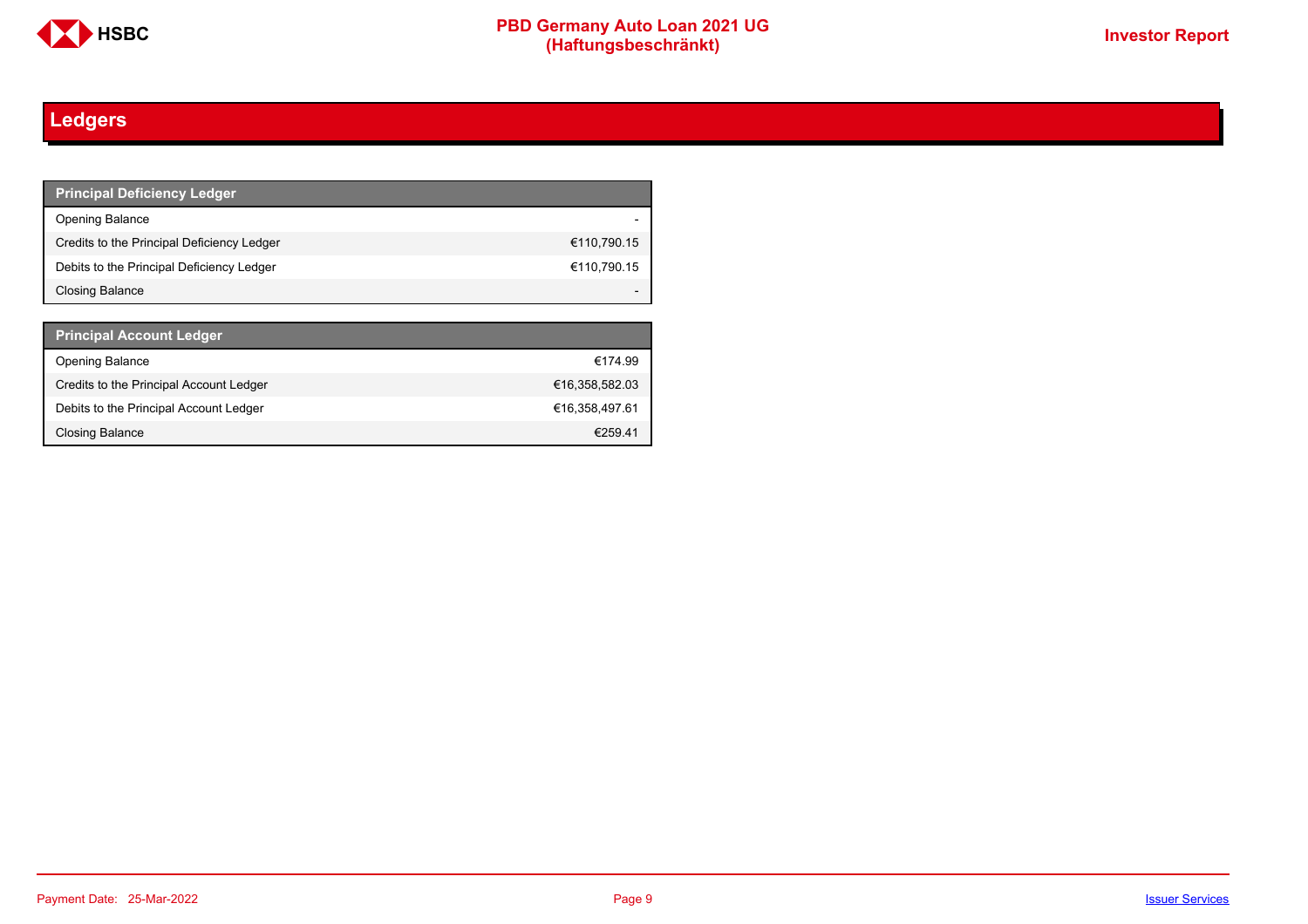

# <span id="page-9-0"></span>**Subordinated Loan**

| <b>Subordinated Loan Details</b> |               |
|----------------------------------|---------------|
| Opening Loan Balance             | €1,500,000.00 |
| Interest Due (fixed 1% p/a)      | €1,166.67     |
| <b>Total Interest Paid</b>       | €1,166.67     |
| <b>Principal Repayments</b>      |               |
| Further Sub Loan                 |               |
| Closing Loan Balance             | €1,500,000.00 |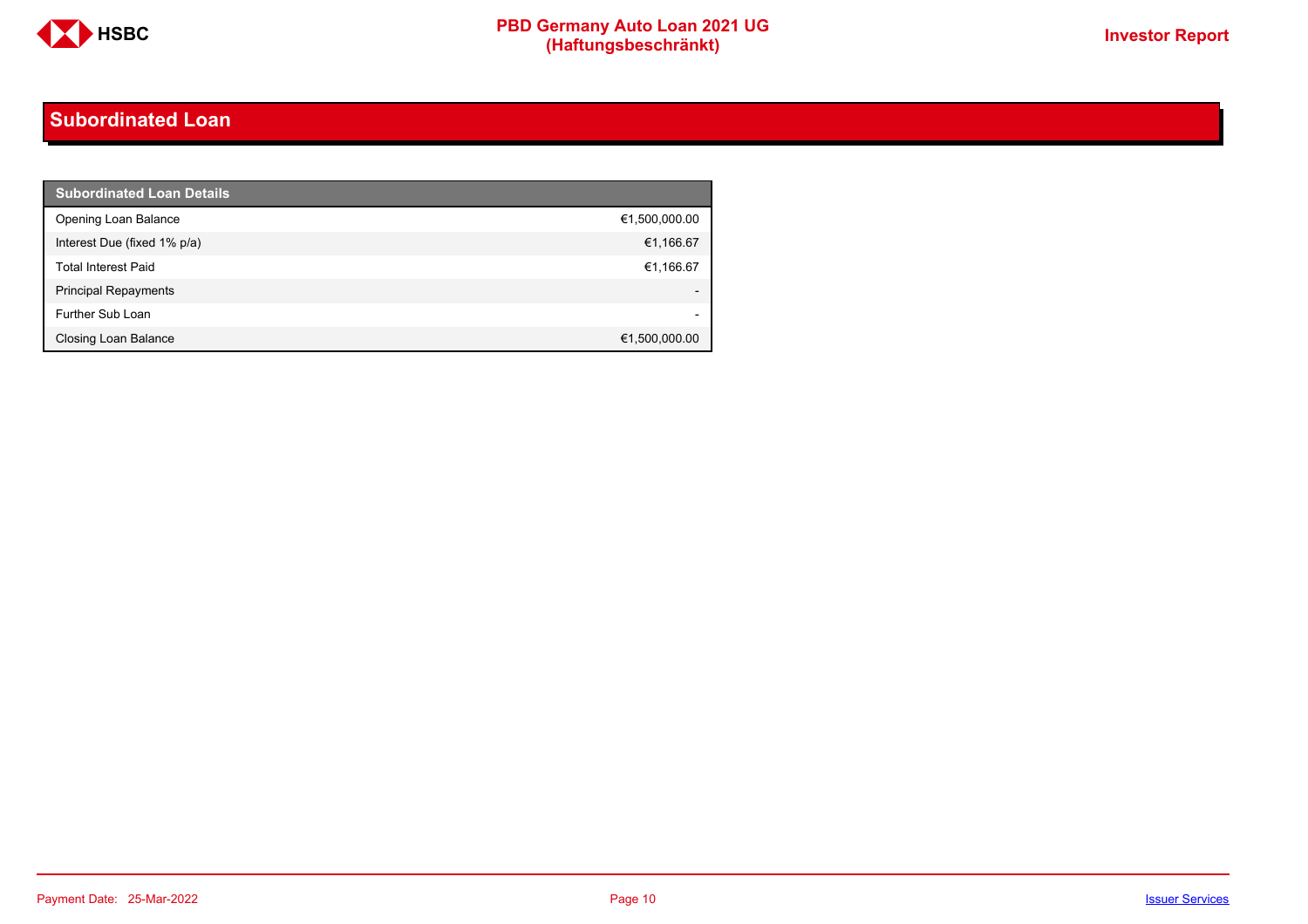

# <span id="page-10-0"></span>**Expenses Report**

| Fee Type                     | <b>Prior Shortfall</b>   | <b>Current Amount Due</b> | <b>Current Amount Paid</b> | <b>Outstanding Shortfall</b> |
|------------------------------|--------------------------|---------------------------|----------------------------|------------------------------|
| Account Bank                 | $\overline{\phantom{a}}$ | €4,000.00                 | €4,000.00                  | $\overline{\phantom{a}}$     |
| Agent Bank                   | $\overline{\phantom{a}}$ | $\overline{\phantom{a}}$  | $\overline{\phantom{a}}$   | $\overline{\phantom{a}}$     |
| Arranger                     | $\overline{\phantom{a}}$ | $\overline{\phantom{a}}$  | $\overline{\phantom{a}}$   | $\overline{\phantom{a}}$     |
| Auditors                     | $\overline{\phantom{a}}$ | $\sim$                    | $\overline{\phantom{a}}$   | $\overline{\phantom{a}}$     |
| Back-Up Servicer             | $\overline{\phantom{a}}$ | $\overline{\phantom{a}}$  | $\overline{\phantom{a}}$   | $\overline{\phantom{a}}$     |
| Back-Up Servicer Facilitator | $\overline{\phantom{a}}$ | $\overline{\phantom{a}}$  | $\overline{\phantom{a}}$   | $\overline{\phantom{a}}$     |
| <b>Calculation Agent</b>     | $\overline{\phantom{a}}$ | $\overline{\phantom{a}}$  | $\overline{\phantom{a}}$   | $\overline{\phantom{a}}$     |
| Corporate Administrator      | $\overline{\phantom{a}}$ | $\sim$                    | $\overline{\phantom{a}}$   | $\overline{\phantom{a}}$     |
| Data Trustee                 | $\overline{\phantom{a}}$ | €1,500.00                 | €1,500.00                  | $\overline{\phantom{a}}$     |
| Legal Advisers               | $\sim$                   | $\sim$                    | $\sim$                     | $\overline{\phantom{a}}$     |
| Listing Agent                | $\overline{\phantom{a}}$ | $\overline{\phantom{a}}$  | $\blacksquare$             | $\overline{\phantom{a}}$     |
| Other Amounts                | $\overline{\phantom{a}}$ | $\overline{\phantom{a}}$  | $\overline{\phantom{a}}$   |                              |
| Paying Agent                 | $\overline{\phantom{a}}$ | €1,000.00                 | €1,000.00                  | $\overline{\phantom{a}}$     |
| Rating Agencies              | $\overline{\phantom{a}}$ | $\sim$                    | $\sim$                     | $\overline{\phantom{a}}$     |
| Reporting Agent              | $\overline{\phantom{a}}$ | $\overline{\phantom{a}}$  | $\overline{\phantom{a}}$   | $\overline{\phantom{a}}$     |
| Security Trustee             | $\sim$                   | $\sim$                    | $\sim$                     | $\overline{\phantom{a}}$     |
| Servicer                     | $\overline{\phantom{a}}$ | €134,074.96               | €134,074.96                | $\overline{\phantom{a}}$     |
| Settlement Agent             |                          | $\overline{\phantom{a}}$  | $\overline{\phantom{a}}$   | $\overline{\phantom{0}}$     |
| Tax                          | $\sim$                   | $\sim$                    | $\sim$                     | $\overline{\phantom{a}}$     |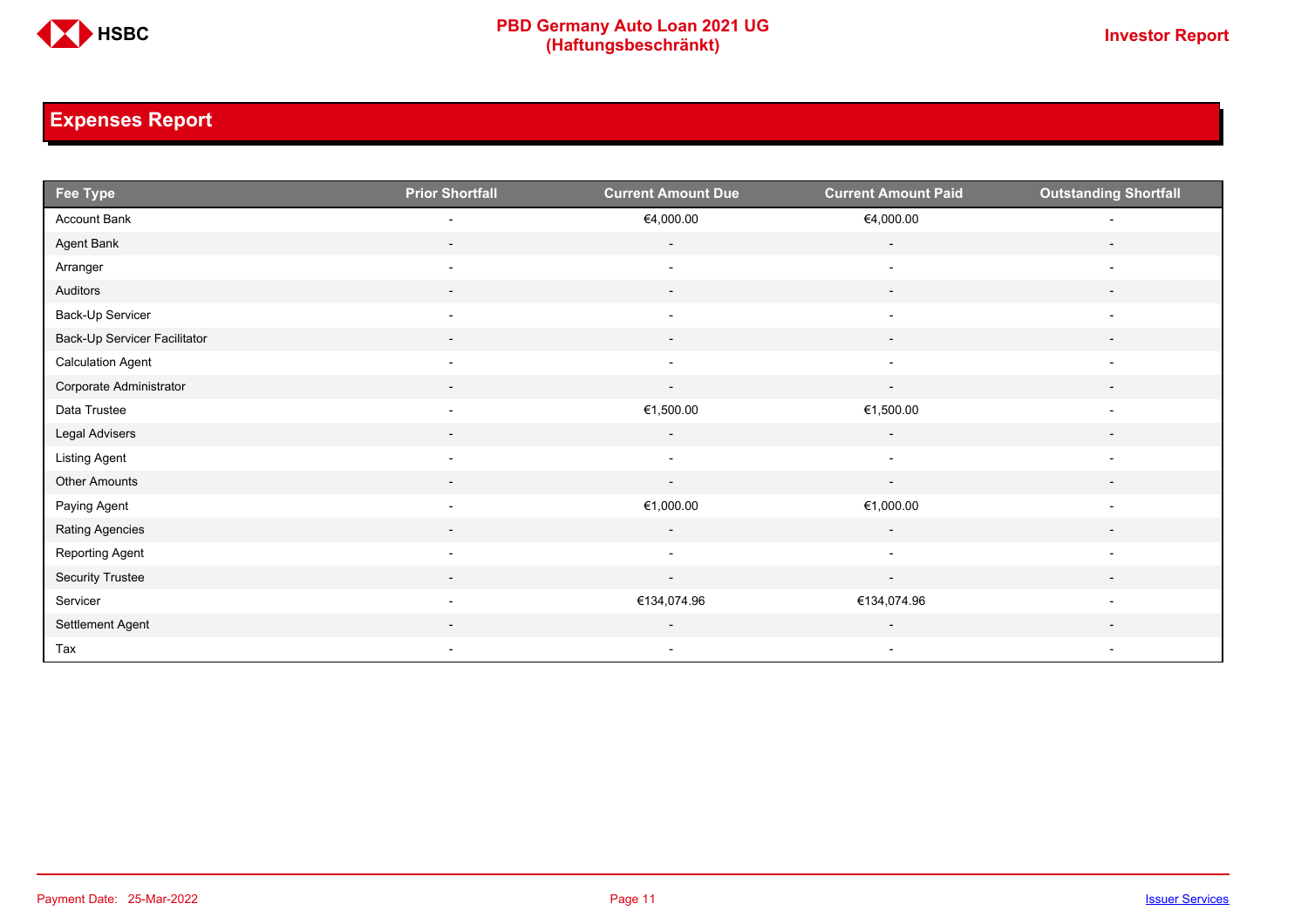

# <span id="page-11-0"></span>**Available Distribution Amounts**

| <b>Available Collections</b>       |                 |
|------------------------------------|-----------------|
| (a) All cash collections           | € 17,090,549.12 |
| (b) Any Deemed Collections         | € 448,222.68    |
| (c) Any and all Recoveries         | € 70,488.99     |
| <b>Total Available Collections</b> | € 17,609,260.79 |

| Available Interest Collections <b>\</b>                            |                |
|--------------------------------------------------------------------|----------------|
| The Available Collections less the Available Principal Collections | € 1,361,468.91 |

| <b>Available Interest Amount</b>                                                 |                |
|----------------------------------------------------------------------------------|----------------|
| (a) The Available Interest Collections                                           | € 1,361,468.91 |
| (b) The amount standing to the credit of the General Reserve Account             | € 1,500,000.00 |
| (c) Any interest earned (if any) in respect of the Accounts                      |                |
| (d) With respect to the First Payment Date, The issue price of the Class A Notes |                |
| <b>Total Available Interest Amount</b>                                           | € 2,861,468.91 |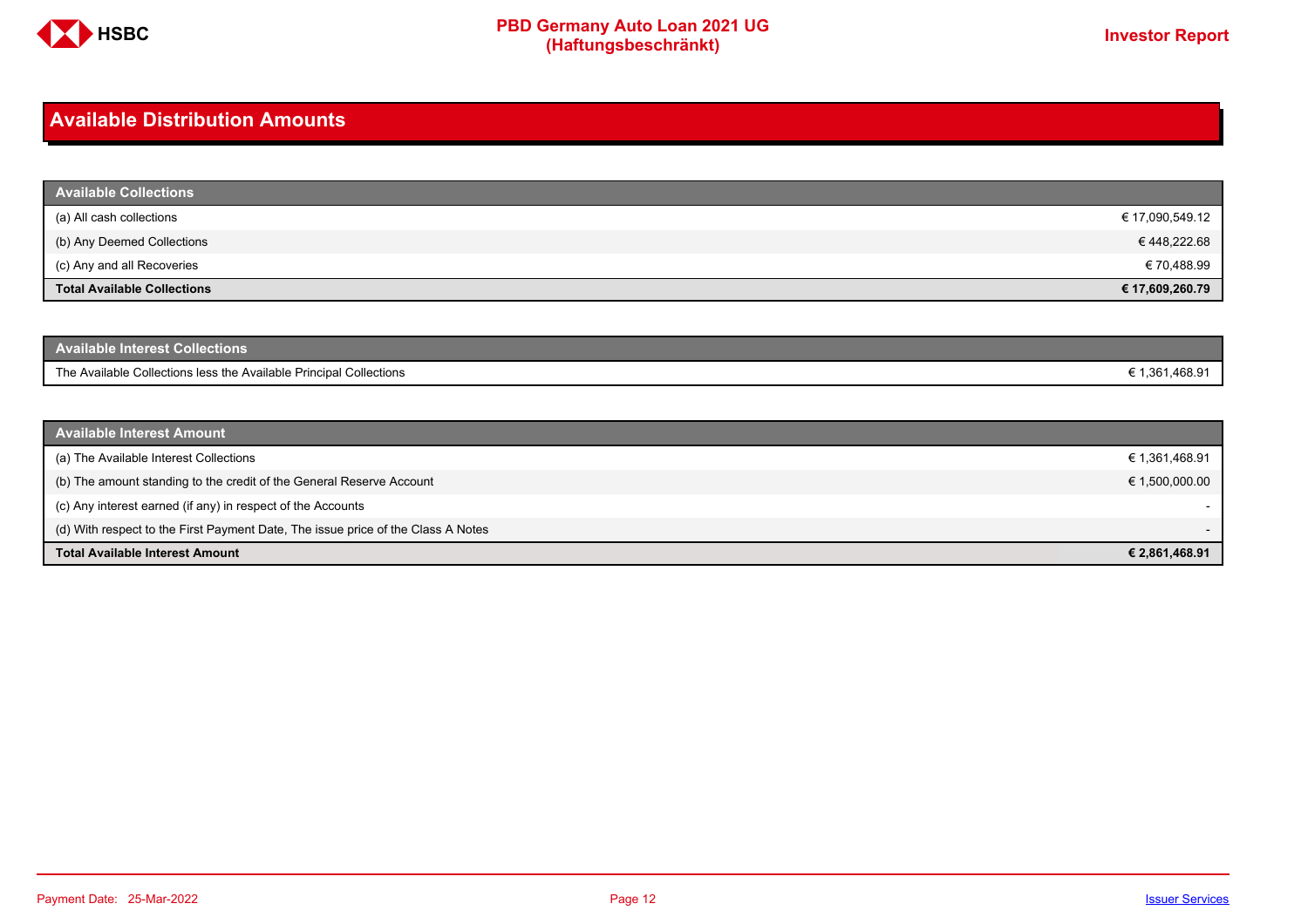

# <span id="page-12-0"></span>**Pre-Enforcement Priority of Payments**

| <b>Interest Priority of Payments</b>                                                                                                   | <b>Amounts Paid</b> | <b>Available Funds</b> |
|----------------------------------------------------------------------------------------------------------------------------------------|---------------------|------------------------|
|                                                                                                                                        |                     | € 2,861,468.91         |
| (a) first, to pay the Issuer Expenses and any Issuer Expenses Arrears                                                                  | € 140.574.96        | € 2,720,893.95         |
| (b) second, to pay, pari passu and on a pro rata basis, the Class A Notes Interest Amount                                              | € 116.650.00        | € 2,604,243.95         |
| (c) third, to transfer to the General Reserve Account for the balance to be equal to the Reserve Required Amount                       | € 1,500,000.00      | € 1,104,243.95         |
| (d) fourth, transfer to the Principal Account to reduce any Principal Deficiency Ledger to zero                                        | € 110.790.15        | € 993,453.80           |
| (e) fifth, to pay, pari passu and on a pro rata basis, the Class B Notes Interest Amount and Class B Interest Arrears                  | € 28.234.14         | € 965,219.66           |
| (f) sixth, to pay the Subordinated Loan Provider, first, Interest, and thereafter Principal (General Reserve Required Decrease Amount) | € 1.166.67          | € 964.052.99           |
| (q) seventh, to pay the remaining Available Interest Amount to the Seller                                                              | € 964.052.99        |                        |
| <b>Total Distribution Amount</b>                                                                                                       | € 2,861,468.91      |                        |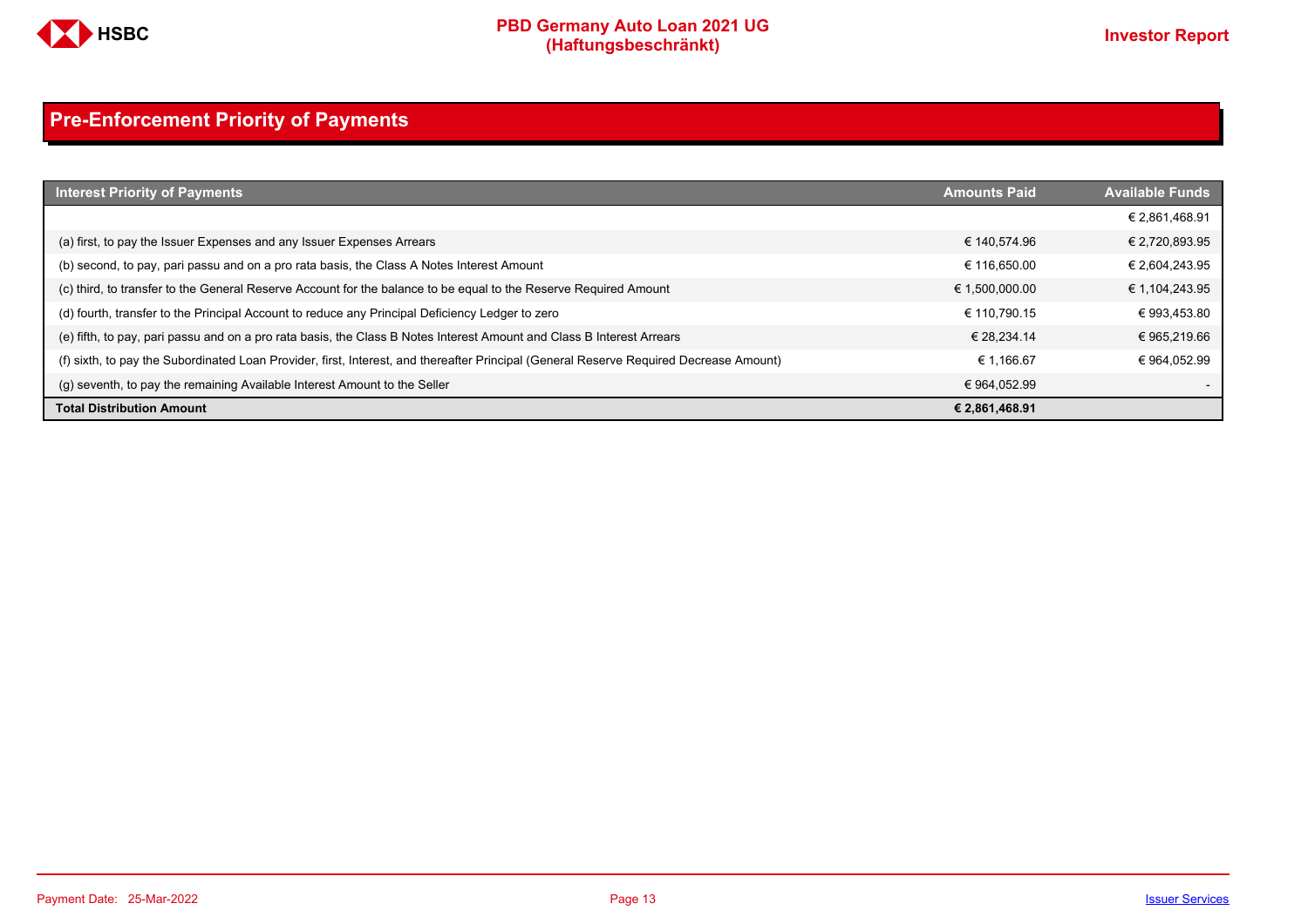

# <span id="page-13-0"></span>**Available Distribution Amounts**

| <b>Available Principal Collections</b>                           |                 |
|------------------------------------------------------------------|-----------------|
| (a) Scheduled Principal                                          | € 11,778,783.55 |
| (b) Unscheduled Principal                                        | € 4,020,524.95  |
| (c) Deemed Collections less Deemed Collection Interest Component | € 448,483.38    |
| <b>Total Available Principal Collections</b>                     | € 16,247,791.88 |

| <b>Available Principal Amount</b>                                                    |                          |
|--------------------------------------------------------------------------------------|--------------------------|
| (a) All Principal Collections                                                        | € 16,247,791.88          |
| (b) The remaining balance standing to the credit of the Principal Account (if any)   | € 174.99                 |
| (c) all amounts to be transferred from the Interest Account to the Principal Account | € 110,790.15             |
| (d) The Further Notes Amount                                                         | $\overline{\phantom{a}}$ |
| (e) Any amounts credited to the Principal Account Ledger                             |                          |
| <b>Total Available Principal Amount</b>                                              | € 16,358,757.02          |

| <b>Maximum Receivables Purchase Amount</b>                                               |                  |
|------------------------------------------------------------------------------------------|------------------|
| (a) the difference between:                                                              |                  |
| (i) The Aggegate Outstanding Note Principal Amount                                       | € 536,300,000.00 |
| minus                                                                                    |                  |
| (ii) the Aggregate Outstanding Principal Amount on the last day of the Collection Period | € 519,941,242.98 |
| (b) The Available Principal Amount, less Additional Purchased Receivables                | € 16,358,757.02  |
| Maximum Receivables Purchase Amount (the lesser of (a) and (b) above)                    | € 16,358,757.02  |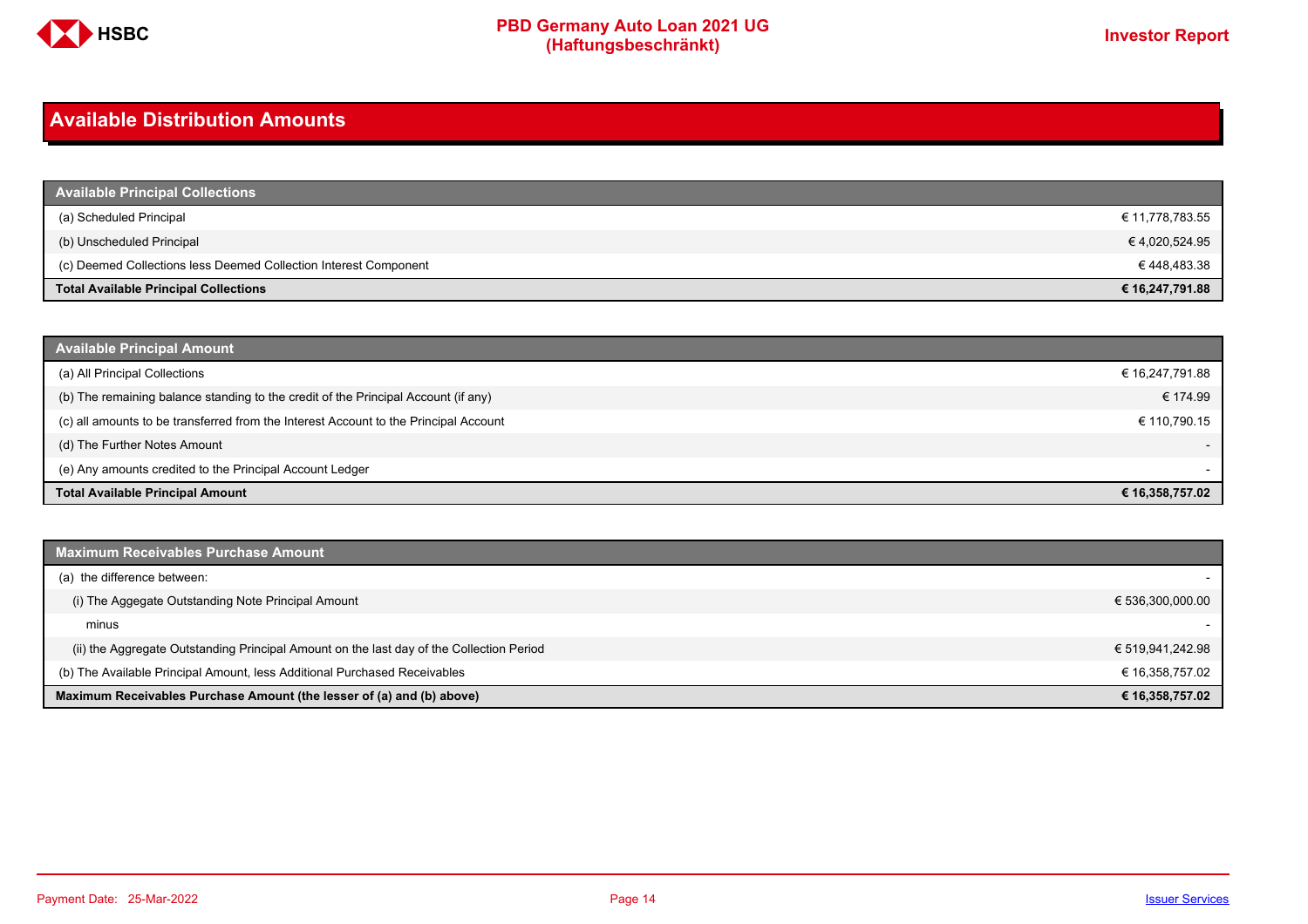

# <span id="page-14-0"></span>**Pre-Enforcement Priority of Payments**

| <b>Principal Priority of Payments</b>                                                                               | <b>Amounts Paid</b>      | <b>Available Funds</b> |
|---------------------------------------------------------------------------------------------------------------------|--------------------------|------------------------|
|                                                                                                                     |                          | € 16,358,757.02        |
| (a) first, to pay the Seller the Principal Component Purchase Price                                                 | € 16,358,497.61          | € 259.41               |
| (b) second, during the Revolving Period, to pay any amounts up to the Maximum Principal Account Ledger Amount       | € 259.41                 |                        |
| (c) third, on each Payment Date, to pay, pari passu and on a pro rata basis, the Class A Notes Amortisation Amount  | $\overline{\phantom{0}}$ |                        |
| (d) fourth, on each Payment Date, to pay, pari passu and on a pro rata basis, the Class B Notes Amortisation Amount | $\overline{\phantom{a}}$ |                        |
| <b>Total Distribution Amount</b>                                                                                    | € 16,358,757.02          |                        |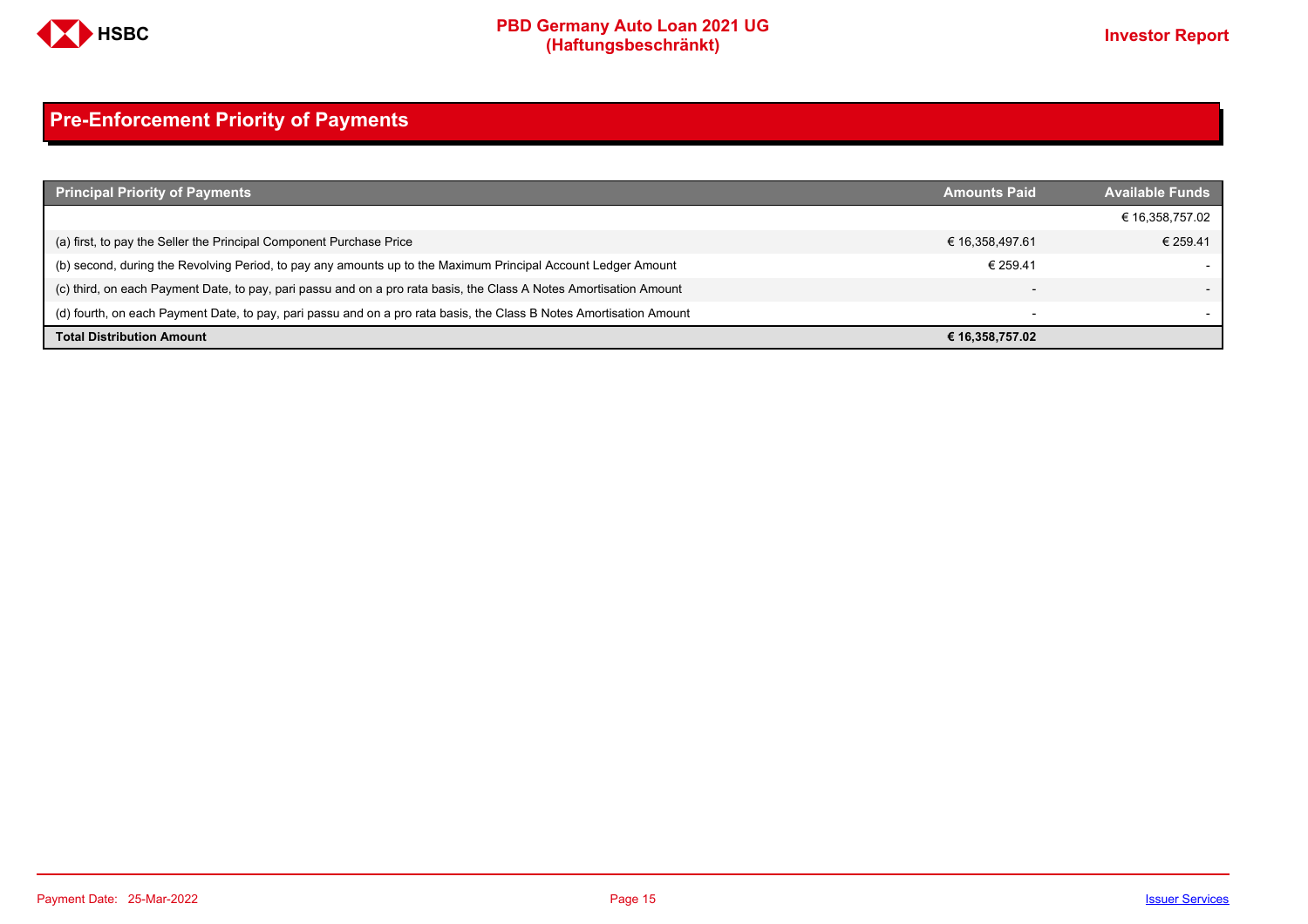

# <span id="page-15-0"></span>**Triggers & Events**

| <b>Transaction Events Summary</b> |    |
|-----------------------------------|----|
|                                   |    |
| Seller Event                      | No |
|                                   |    |
| Servicer Termination Event        | No |
|                                   |    |
| <b>Notification Event</b>         | No |
|                                   |    |
| <b>Issuer Event of Default</b>    | No |
|                                   |    |
| <b>Amortisation Event</b>         | No |
|                                   |    |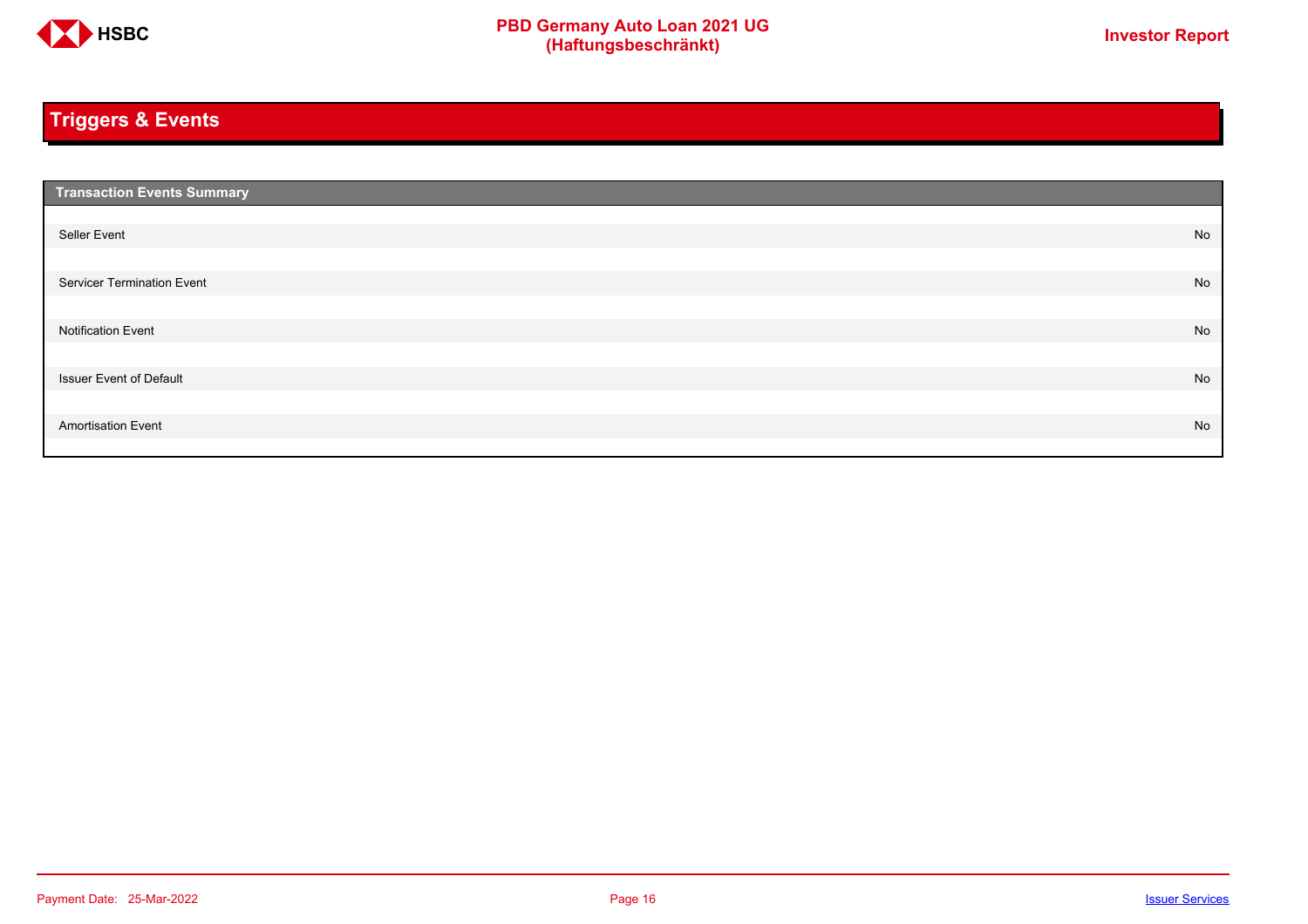

# <span id="page-16-0"></span>**Counterparty Ratings**

|                                                       |                          |        | <b>Long Term</b> |        |             | <b>Short Term</b> |               |               |
|-------------------------------------------------------|--------------------------|--------|------------------|--------|-------------|-------------------|---------------|---------------|
| Counterparty                                          | <b>Counterparty Role</b> | Agency | Trigger          | Rating |             | Status Trigger    | <b>Rating</b> | <b>Status</b> |
| Elavon Financial Services Designated Activity Company | <b>Account Bank</b>      | Fitch  |                  | AA-    | <b>Pass</b> | F1                | $F1+$         | Pass          |
| Elavon Financial Services Designated Activity Company | <b>Account Bank</b>      | Moodys | A2               | Aa3    | <b>Pass</b> | $P-1$             | $P-1$         | Pass          |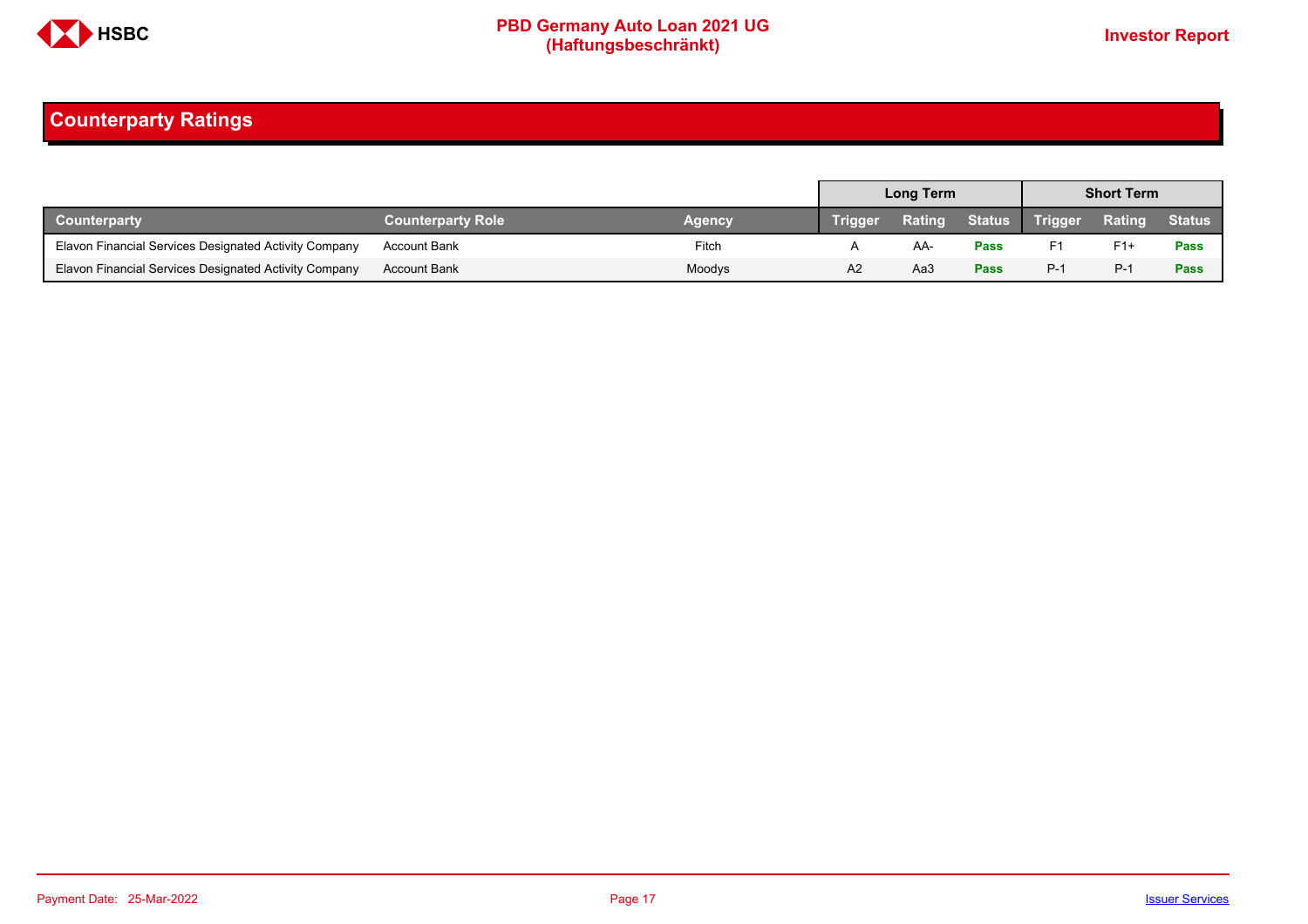

# **PBD Germany Auto Loan 2021 UG**<br>
(Haftungsbeschränkt)<br>
This area of the CHSD CHA (Haftungsbeschränkt)

# <span id="page-17-0"></span>**Portfolio Summary**

| Portfolio Statistics - Performing Receivables |            |
|-----------------------------------------------|------------|
| Top 1 Customer                                | 0.03%      |
| Top 10 Customers                              | 0.25%      |
| Top 20 Customers                              | 0.46%      |
| Average Balance per Customer                  | €10,647.63 |
| Weighted Average Discounted Interest Rate     | 3.35%      |
| Weighted Average OLTV                         | 84.08%     |
| Weighted Average Original Term (Months)       | 50.08      |
| Weighted Average RemainingTerm (Months)       | 31.51      |
| Weighted Average Seasoning (Months)           | 18.57      |
| <b>Balloon Amount</b>                         | 42.21%     |

| <b>Loan Portfolio</b>                                                |                              |                  |
|----------------------------------------------------------------------|------------------------------|------------------|
| Principal Opening Balance of performing and delinquent receivables : | Principal                    | € 536,299,825.01 |
|                                                                      | <b>Number of Contracts</b>   | 49,308           |
| <b>Principal Receipts:</b>                                           | <b>Principal Scheduled</b>   | € 11,770,803.56  |
|                                                                      | <b>Principal Unscheduled</b> | €4,012,053.83    |
| Principal Opening Balance of repurchased receivables:                | Principal                    | €464,934.49      |
|                                                                      | <b>Number of Contracts</b>   | 810              |
| Losses (default amount):                                             | Principal                    | € 110,790.15     |
|                                                                      | <b>Number of Contracts</b>   | 10               |
| Principal Closing Balance:                                           | Principal                    | € 519,941,242.98 |
|                                                                      | <b>Number of Contracts</b>   | 48,498           |
| <b>Additional Receivables:</b>                                       | Principal                    | 16,358,497.61    |
|                                                                      | <b>Number of Contracts</b>   | 1,060            |
| Principal Closing Balance plus Additional Receivables                | Principal                    | 536,299,740.59   |
|                                                                      | <b>Number of Contracts</b>   | 49,558           |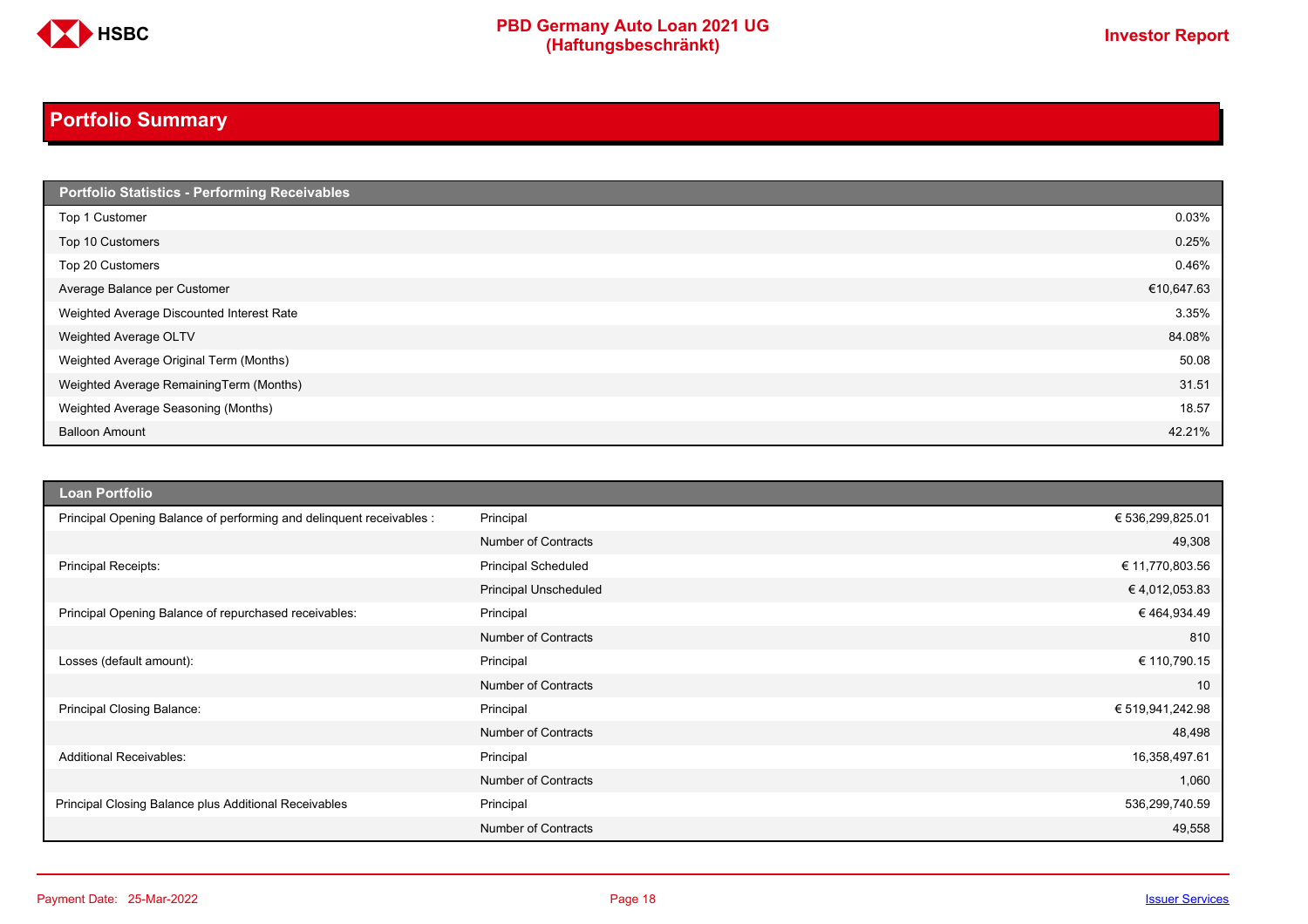

# **Portfolio Summary**

| <b>Performance Summary - Defaulted Receivables</b> | <b>Total</b>   |
|----------------------------------------------------|----------------|
| <b>Current Defaulted Receivables</b>               | € 110,790.15   |
| Number of current Defaulted Receivables            | 10             |
| <b>Cumulative Defaulted Receivables</b>            | € 1,011,954.21 |
| Number of Cumulative Defaulted Receivables         | 97             |
| <b>Current Recoveries</b>                          | €70,488.99     |
| Number of Current Recoveries                       | 12             |
| <b>Cumulative Recoveries</b>                       | € 577,749.34   |
| Number of Cumulative Recoveries                    | 67             |
| Net Cumulative Losses under Defaulted Receivables  | €434,204.87    |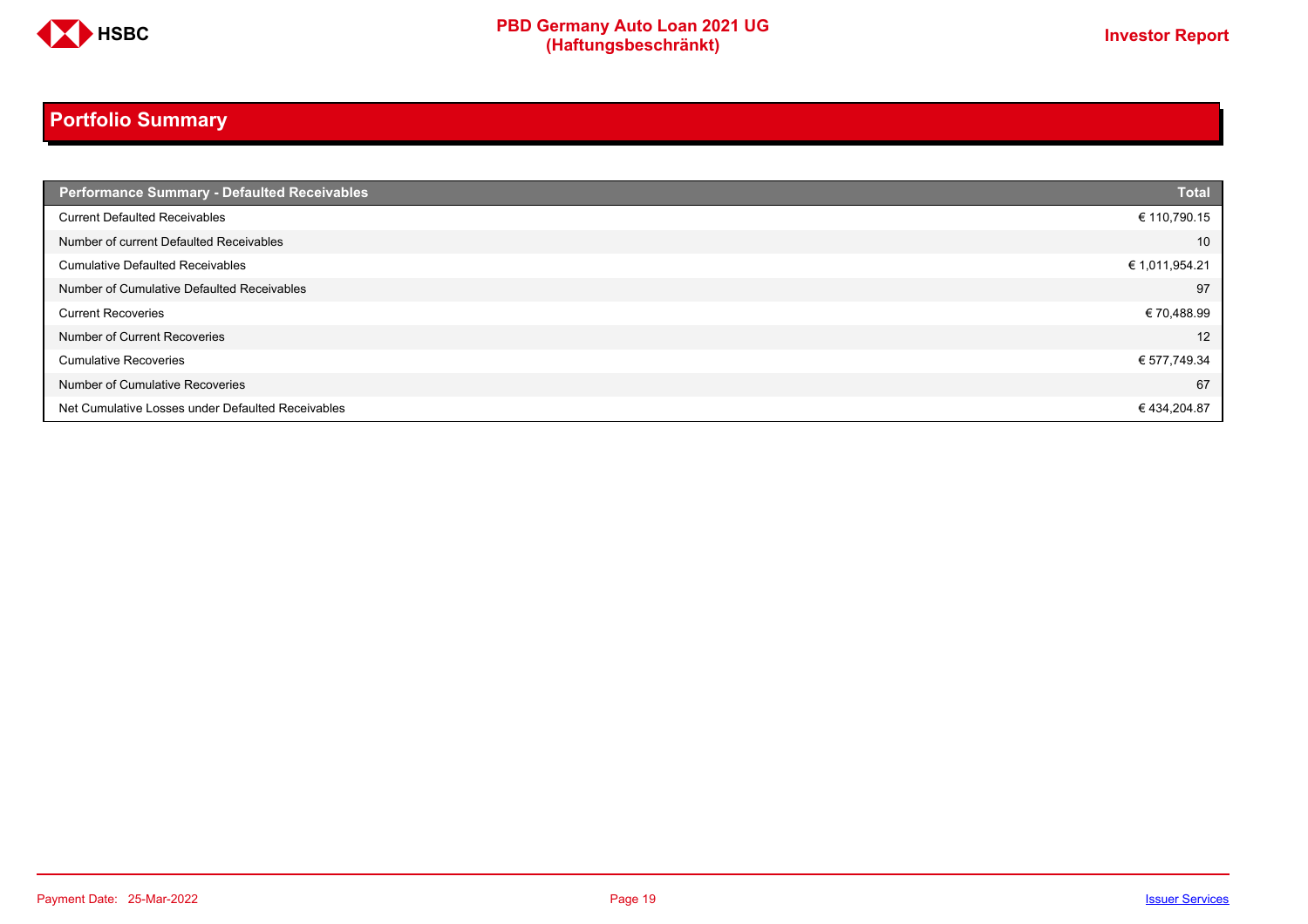

# **Portfolio Summary**

| <b>Performance Summary - Loan Performance</b> | <b>Trigger Breached</b> | <b>Trigger</b>           | <b>Current Month</b> |
|-----------------------------------------------|-------------------------|--------------------------|----------------------|
| <b>Performance Ratios:</b>                    |                         |                          |                      |
| Constant Prepayment Rate (CPR)                |                         | $\overline{\phantom{0}}$ | 8.82%                |
| <b>Cumulative Default Ratio</b>               | N                       | 2.00%                    |                      |
| Average Delinquency Ratio                     | N                       | 4.00%                    | 0.95%                |
| <b>Principal Deficiency Shortfall</b>         |                         | $\overline{\phantom{0}}$ |                      |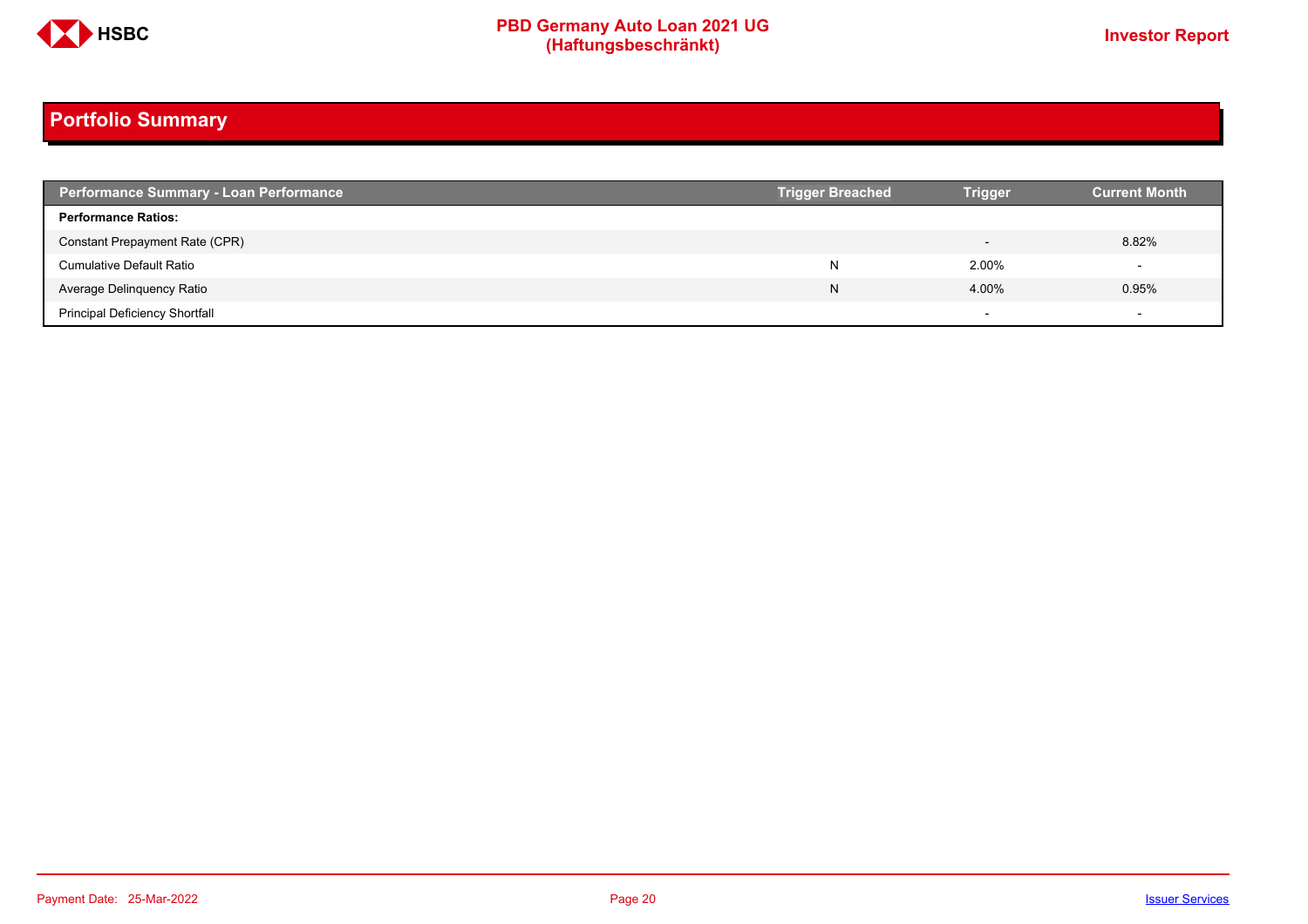

# <span id="page-20-0"></span>**Portfolio Concentration**

| <b>Concentration Limits</b>                                                                                                                                                                                                                                                                                                                                                                                                              | <b>Limit</b> | <b>Breached?</b> | <b>Actual</b><br>Amount | % of Total |
|------------------------------------------------------------------------------------------------------------------------------------------------------------------------------------------------------------------------------------------------------------------------------------------------------------------------------------------------------------------------------------------------------------------------------------------|--------------|------------------|-------------------------|------------|
| (a) the aggregate Outstanding Principal Amount of all Purchased Receivables that are Performing Receivables - as of such Subsequent<br>Purchase Date and taking into account all Additional Receivables to be purchased on such Subsequent Purchase Date:                                                                                                                                                                                |              |                  |                         |            |
| (i) which derive from Auto Loan Contracts in respect of Balloon Loans entered into with a Commercial Debtor does not exceed 35% of the<br>aggregate Outstanding Principal Amount of all Purchased Receivables that are Performing Receivables, taking into account those Additional                                                                                                                                                      | 35%          | N                | €157,772,901.38         | 29.42%     |
| <b>Receivables</b>                                                                                                                                                                                                                                                                                                                                                                                                                       |              |                  |                         |            |
| (ii) which derive from Auto Loan Contracts entered into with a Commercial Debtor does not exceed 45% of the aggregate Outstanding<br>Principal Amount of all Purchased Receivables that are Performing Receivables, taking into account those Additional Receivables                                                                                                                                                                     | 45%          | N                | €227,771,134.62         | 42.47%     |
| (iii) which derive from Auto Loan Contracts in respect of Balloon Loans does not exceed 85% of the aggregate Outstanding Principal<br>Amount of all Purchased Receivables that are Performing Receivables, taking into account those Additional Receivables                                                                                                                                                                              | 85%          | N                | €391,009,816.33         | 72.91%     |
|                                                                                                                                                                                                                                                                                                                                                                                                                                          |              |                  |                         |            |
| (iv) which derive from Auto Loan Contracts entered into to purchase Used Cars does not exceed 35% of the aggregate Outstanding<br>Principal Amount of all Purchased Receivables that are Performing Receivables, taking into account those Additional Receivables; and                                                                                                                                                                   | 35%          | N                | €187,699,462.71         | 35.00%     |
|                                                                                                                                                                                                                                                                                                                                                                                                                                          |              |                  |                         |            |
| (v) which are owed by the same Debtor does not exceed 0.05% of the aggregate Outstanding Principal Amount of all Purchased<br>Receivables that are Performing Receivables, taking into account those Additional Receivables                                                                                                                                                                                                              | 0.05%        | N                | €169.680.64             | 0.03%      |
|                                                                                                                                                                                                                                                                                                                                                                                                                                          |              |                  |                         |            |
| (b) the aggregate of the Balloon Amounts in respect of all Purchased Receivables that are Performing Receivables as of such date, taking into<br>account all Additional Receivables to be purchased on such Subsequent Purchase Date, is less than 60% of the aggregate Outstanding<br>Principal Amount of all Purchased Receivables that are Performing Receivables, taking into account those Additional Receivables                   | 60%          | N                | €226.351.721.44         | 42.21%     |
|                                                                                                                                                                                                                                                                                                                                                                                                                                          |              |                  |                         |            |
| (c) the average remaining term of the Auto Loan Contracts from which the Performing Receivables that are Performing Receivables arise.<br>taking into account all Additional Receivables to be purchased on such Subsequent Purchase Date, weighted by the Outstanding Principal<br>Amount of the Performing Receivables that are Performing Receivables, taking into account those Additional Receivables, does not exceed 46<br>months | 46           | N                | 31.51                   |            |
|                                                                                                                                                                                                                                                                                                                                                                                                                                          |              |                  |                         |            |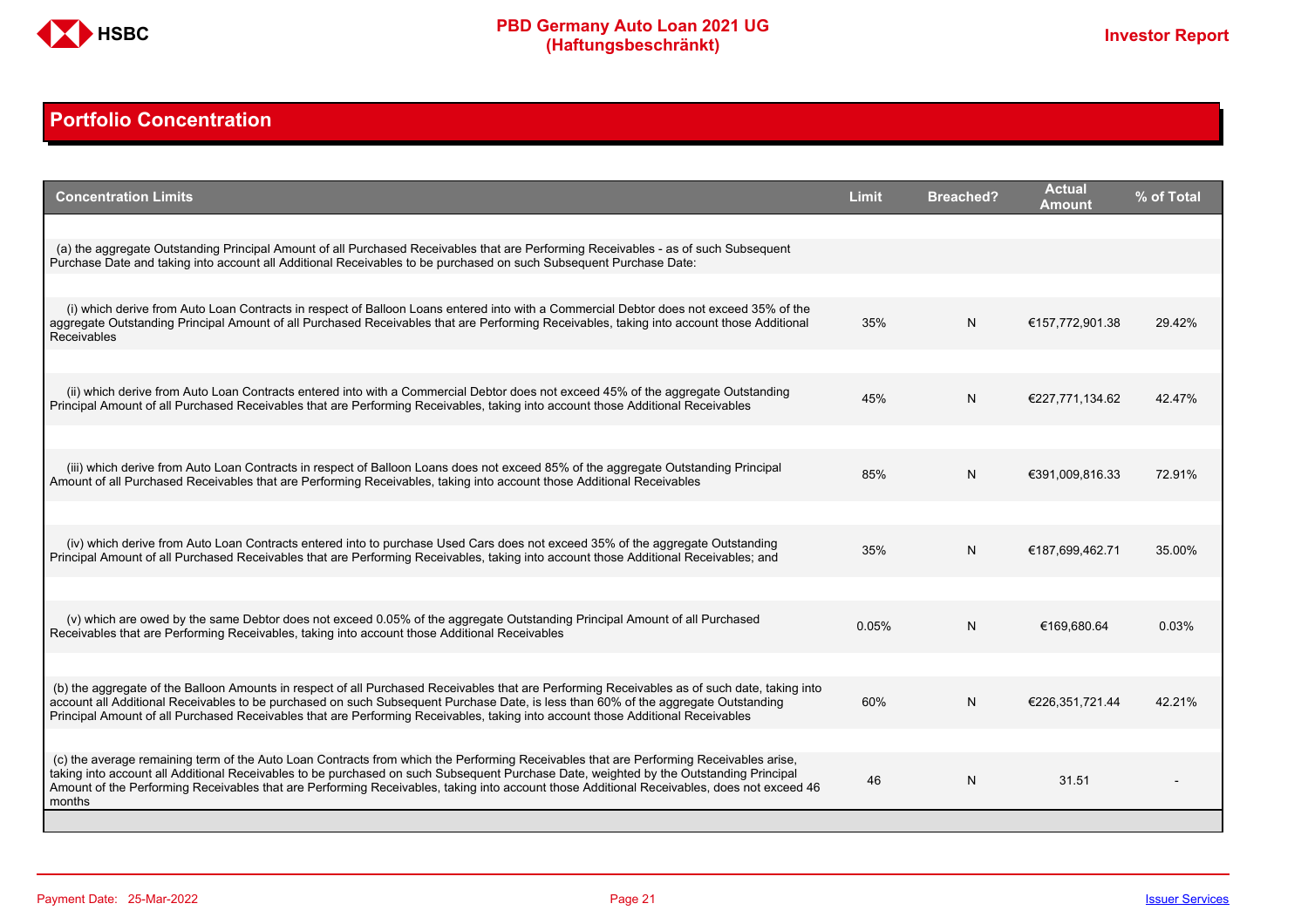

# <span id="page-21-0"></span>**Balance Sheet**

| <b>Assets</b>                            |                          | <b>Liabilities</b>                  |                 |
|------------------------------------------|--------------------------|-------------------------------------|-----------------|
| <b>Principal Outstanding Balance</b>     |                          | <b>Principal Amount Outstanding</b> |                 |
| <b>Performing Receivables</b>            | €519,941,242.98          | Class A Notes                       | €500,000,000.00 |
| <b>Additional Receivables</b>            | €16,358,497.61           | Class B Notes                       | €36,300,000.00  |
| <b>Net Outstanding Receivable Amount</b> | €536,299,740.59          | <b>Notes</b>                        | €536,300,000.00 |
|                                          |                          |                                     |                 |
| Reserves                                 |                          | Liabilities                         |                 |
| General Reserve Account                  | €1,500,000.00            | <b>General Reserve Liability</b>    | €1,500,000.00   |
| <b>General Collection Account</b>        | $\overline{\phantom{a}}$ | <b>General Collection Liability</b> |                 |
| Interest Account                         | $\overline{\phantom{a}}$ | Interest Account                    |                 |
| Principal Account                        | €259.41                  |                                     |                 |
| <b>Total Assets</b>                      | €537,800,000.00          | <b>Principal Account Ledger</b>     | €537,800,000.00 |

| <b>Liabilities</b>                  |                 |
|-------------------------------------|-----------------|
| <b>Principal Amount Outstanding</b> |                 |
| Class A Notes                       | €500,000,000.00 |
| Class B Notes                       | €36,300,000.00  |
| <b>Notes</b>                        | €536,300,000.00 |
|                                     |                 |
| <b>Liabilities</b>                  |                 |
| <b>General Reserve Liability</b>    | €1,500,000.00   |
| <b>General Collection Liability</b> | ٠               |
| <b>Interest Account</b>             |                 |
|                                     |                 |
| <b>Principal Account Ledger</b>     | €537,800,000.00 |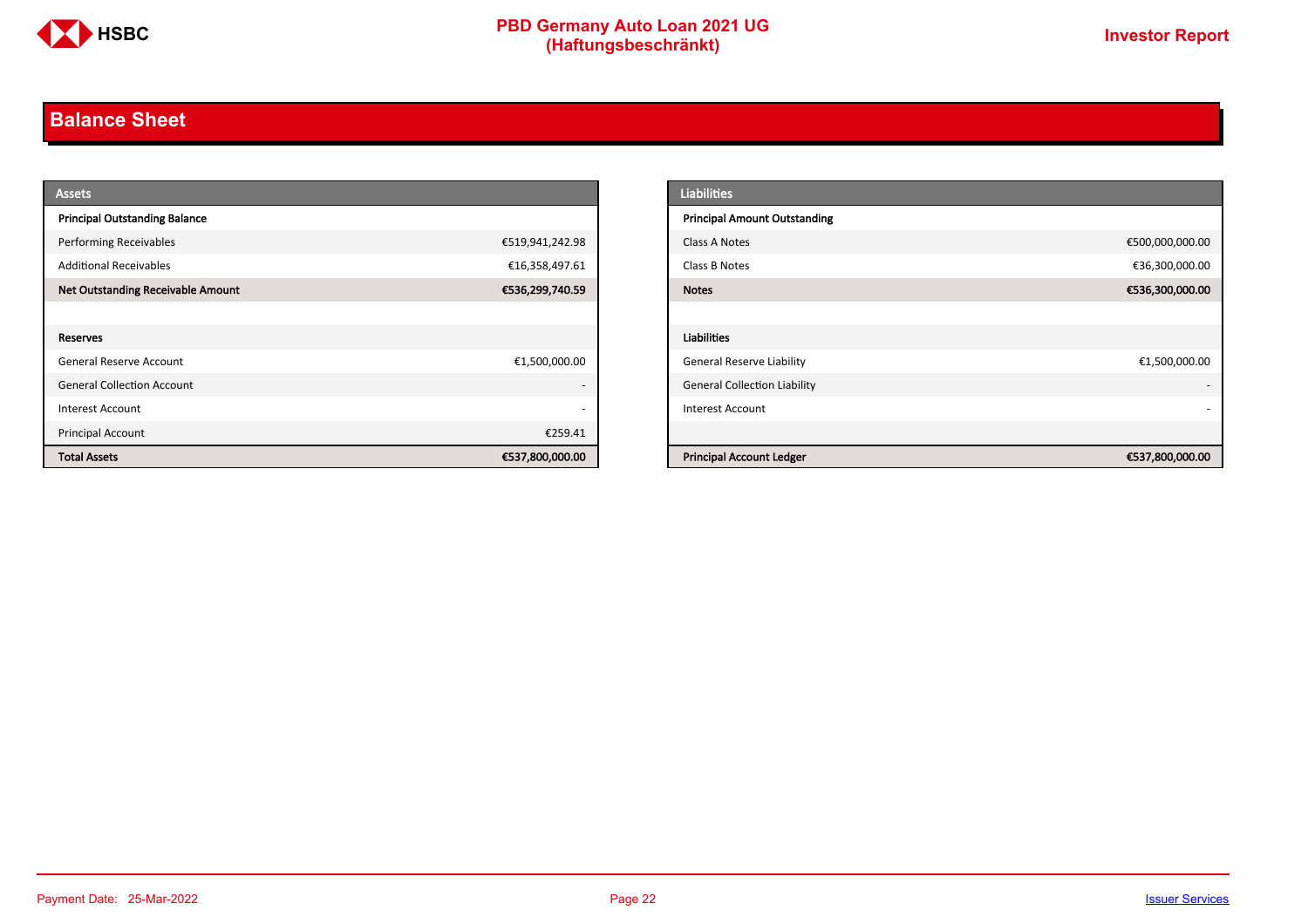

| <b>Delinquent Receivables</b> | <b>Total Current Principal Balance</b> | % Total Current Balance | <b>Number of Loans</b> | % Number of Loans |
|-------------------------------|----------------------------------------|-------------------------|------------------------|-------------------|
| $0 < 30$ days                 | € 535,114,561.11                       | 99.78%                  | 49,358                 | 99.79%            |
| $30 < 60$ days                | € 806.613.63                           | 0.15%                   | 66                     | 0.13%             |
| $60 < 90$ days                | € 260.222.77                           | 0.05%                   | 25                     | 0.05%             |
| $90 < 120$ days               | €49.478.61                             | 0.01%                   | 6                      | 0.01%             |
| 120 < 150 days                | € 68.864.47                            | 0.01%                   | 6                      | 0.01%             |
| <b>Grand Total</b>            | € 536.299.740.59                       | 100.00%                 | 49,461                 | 100.00%           |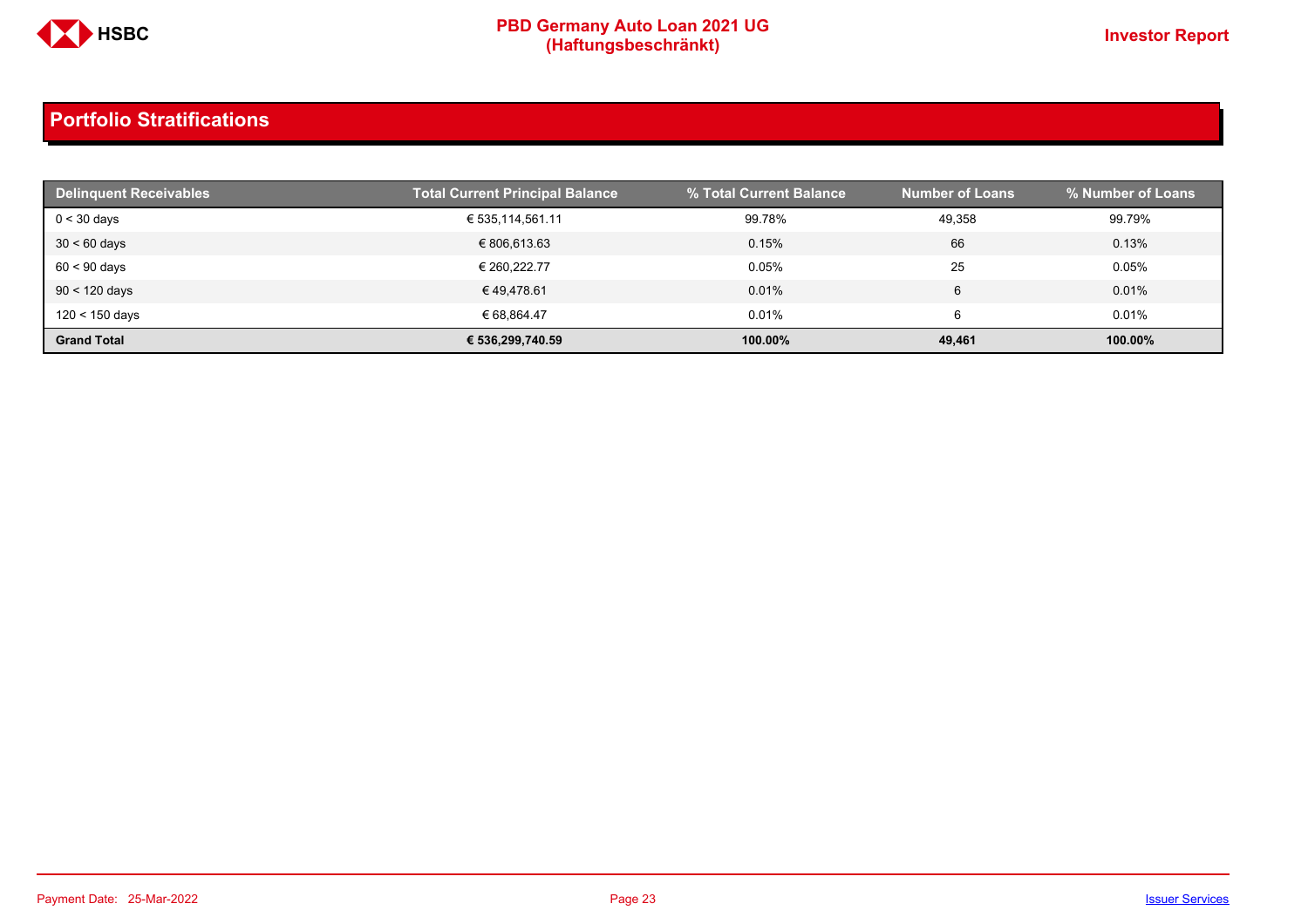

| <b>Vehicle Type</b> | Total Current Principal Balance | % Total Current Balance | <b>Number of Loans</b> | % Number of Loans |
|---------------------|---------------------------------|-------------------------|------------------------|-------------------|
| <b>New</b>          | € 348,600,277.88                | 65.00%                  | 24,631                 | 49.80%            |
| Used                | € 187,699,462.71                | 35.00%                  | 24,830                 | 50.20%            |
| <b>Grand Total</b>  | € 536,299,740.59                | $100.00\%$              | 49,461                 | 100.00%           |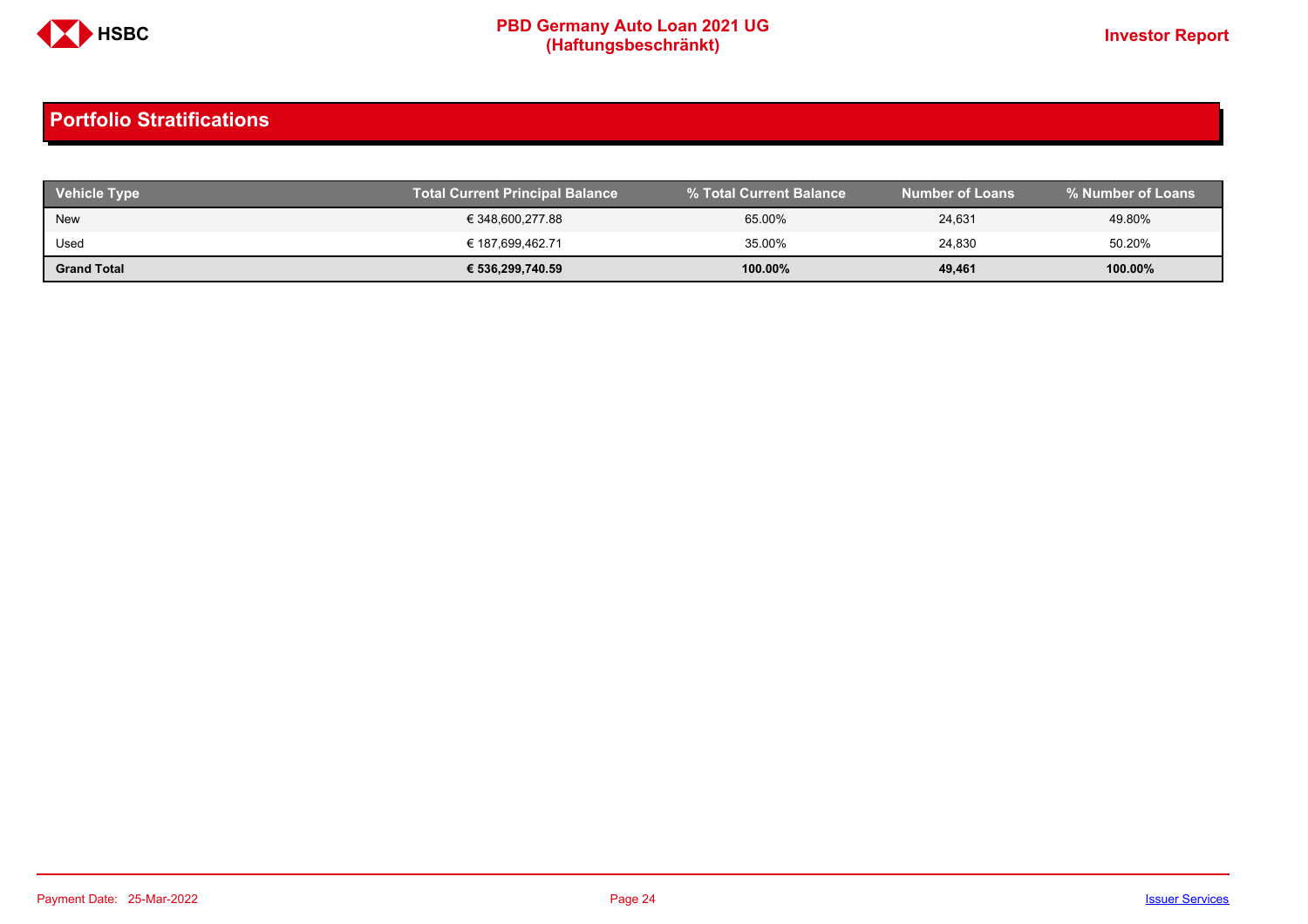

| Customer Type      | <b>Total Current Principal Balance</b> |         | <b>Number of Loans</b> | % Number of Loans |
|--------------------|----------------------------------------|---------|------------------------|-------------------|
| Commercial         | € 227,771,134.62                       | 42.47%  | 18,028                 | 36.45%            |
| Consumer           | € 308,528,605.97                       | 57.53%  | 31,433                 | 63.55%            |
| <b>Grand Total</b> | € 536,299,740.59                       | 100.00% | 49,461                 | 100.00%           |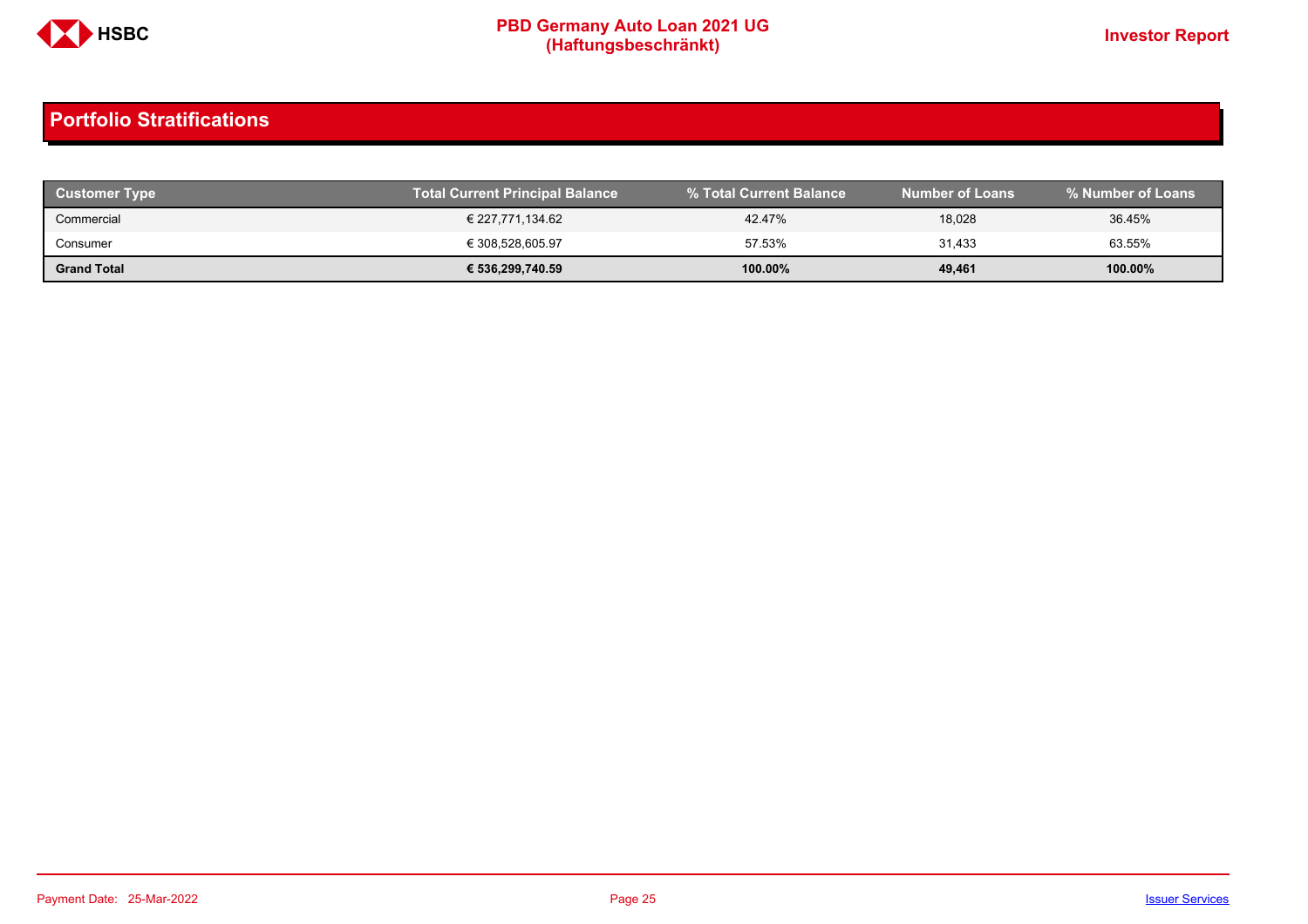

| <b>Contract Type</b> | <b>Total Current Principal Balance</b> |         | <b>Number of Loans</b> | % Number of Loans |
|----------------------|----------------------------------------|---------|------------------------|-------------------|
| Balloon              | € 391,009,816.33                       | 72.91%  | 29,334                 | 59.31%            |
| Standard             | € 145.289.924.26                       | 27.09%  | 20.127                 | 40.69%            |
| <b>Grand Total</b>   | € 536,299,740.59                       | 100.00% | 49,461                 | 100.00%           |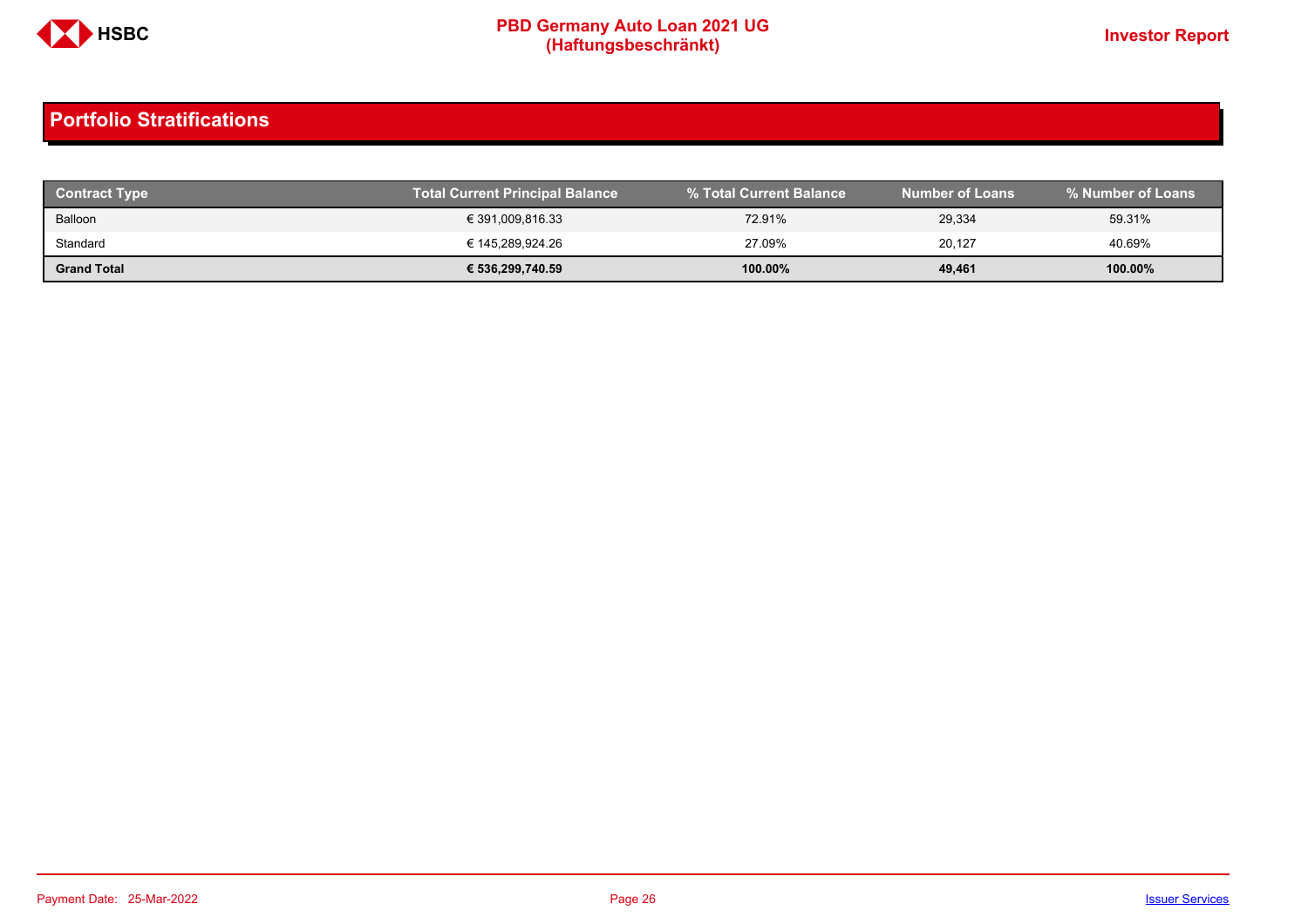

| <b>Initial Outstanding Balance</b> | <b>Total Current Principal Balance</b> | % Total Current Balance | <b>Number of Loans</b> | % Number of Loans |
|------------------------------------|----------------------------------------|-------------------------|------------------------|-------------------|
| < 2,500.00                         | € 344,439.61                           | 0.06%                   | 415                    | 0.84%             |
| 2,500.00 < 5,000.00                | €4,362,744.50                          | 0.81%                   | 2,096                  | 4.24%             |
| 5,000.00 < 7,500.00                | € 18,944,666.83                        | 3.53%                   | 5,032                  | 10.17%            |
| 7,500.00 < 10,000.00               | € 38,895,166.57                        | 7.25%                   | 6,826                  | 13.80%            |
| 10,000.00 < 12,500.00              | €48,012,406.62                         | 8.95%                   | 6,519                  | 13.18%            |
| 12,500.00 < 15,000.00              | € 50,628,473.90                        | 9.44%                   | 5,457                  | 11.03%            |
| 15,000.00 < 17,500.00              | € 52,487,707.19                        | 9.79%                   | 4,727                  | 9.56%             |
| 17,500.00 < 20,000.00              | € 58,215,721.59                        | 10.86%                  | 4,385                  | 8.87%             |
| 20,000.00 < 22,500.00              | € 61,959,345.19                        | 11.55%                  | 4,149                  | 8.39%             |
| 22,500.00 < 25,000.00              | € 57,629,820.40                        | 10.75%                  | 3,407                  | 6.89%             |
| 25,000.00 < 27,500.00              | € 45,217,362.21                        | 8.43%                   | 2,336                  | 4.72%             |
| 27,500.00 < 30,000.00              | € 33,786,536.14                        | 6.30%                   | 1,569                  | 3.17%             |
| 30,000.00 < 32,500.00              | € 24,312,314.12                        | 4.53%                   | 1,034                  | 2.09%             |
| 32,500.00 < 35,000.00              | € 15,600,537.23                        | 2.91%                   | 613                    | 1.24%             |
| 35,000.00 < 37,500.00              | € 10,220,948.41                        | 1.91%                   | 382                    | 0.77%             |
| 37,500.00 < 40,000.00              | € 7,151,111.88                         | 1.33%                   | 251                    | 0.51%             |
| 40,000.00 < 42,500.00              | € 3,740,590.41                         | 0.70%                   | 122                    | 0.25%             |
| 42,500.00 < 45,000.00              | € 2,248,646.32                         | 0.42%                   | 70                     | 0.14%             |
| 45,000.00 < 47,500.00              | € 957,288.57                           | 0.18%                   | 28                     | 0.06%             |
| 47,500.00 < 50,000.00              | € 853,301.45                           | 0.16%                   | 23                     | 0.05%             |
| 50,000.00 < 52,500.00              | € 234,564.80                           | 0.04%                   | $\overline{7}$         | 0.01%             |
| 52,500.00 < 55,000.00              | € 414,888.29                           | 0.08%                   | 10                     | 0.02%             |
| 57,500.00 < 60,000.00              | € 37,949.92                            | 0.01%                   | $\mathbf{1}$           | $0.00\%$          |
| $= 60,000.00$                      | € 43,208.44                            | 0.01%                   | $\overline{2}$         | $0.00\%$          |
| <b>Grand Total</b>                 | € 536,299,740.59                       | 100.00%                 | 49,461                 | 100.00%           |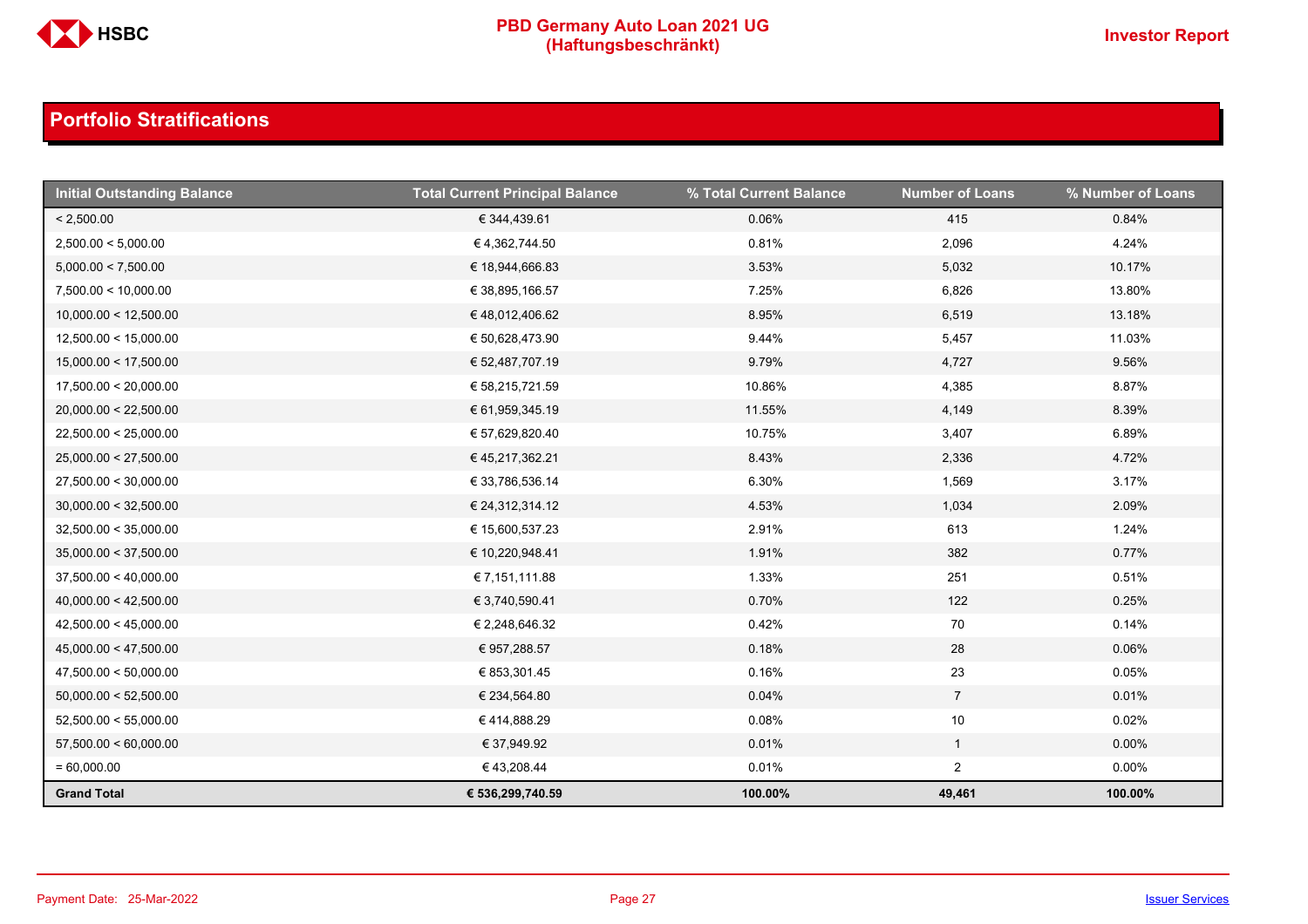

| <b>Remaining Outstanding Balance</b> | <b>Total Current Principal Balance</b> | % Total Current Balance | <b>Number of Loans</b> | % Number of Loans |
|--------------------------------------|----------------------------------------|-------------------------|------------------------|-------------------|
| < 2,500.00                           | € 5,274,197.82                         | 0.98%                   | 4,789                  | 9.68%             |
| 2,500.00 < 5,000.00                  | € 23,681,797.42                        | 4.42%                   | 6,191                  | 12.52%            |
| 5,000.00 < 7,500.00                  | € 48,475,978.17                        | 9.04%                   | 7,721                  | 15.61%            |
| 7,500.00 < 10,000.00                 | € 64,426,832.97                        | 12.01%                  | 7,406                  | 14.97%            |
| 10,000.00 < 12,500.00                | € 63,510,811.42                        | 11.84%                  | 5,666                  | 11.46%            |
| 12,500.00 < 15,000.00                | € 67,129,439.18                        | 12.52%                  | 4,891                  | 9.89%             |
| 15,000.00 < 17,500.00                | € 63,699,512.02                        | 11.88%                  | 3,935                  | 7.96%             |
| 17,500.00 < 20,000.00                | € 57,057,346.88                        | 10.64%                  | 3,055                  | 6.18%             |
| 20,000.00 < 22,500.00                | €46,004,924.75                         | 8.58%                   | 2,175                  | 4.40%             |
| 22,500.00 < 25,000.00                | € 36,407,300.78                        | 6.79%                   | 1,539                  | 3.11%             |
| 25,000.00 < 27,500.00                | € 25,320,437.40                        | 4.72%                   | 969                    | 1.96%             |
| 27,500.00 < 30,000.00                | € 14,891,959.47                        | 2.78%                   | 521                    | 1.05%             |
| 30,000.00 < 32,500.00                | € 8,685,390.84                         | 1.62%                   | 279                    | 0.56%             |
| 32,500.00 < 35,000.00                | € 5,051,363.75                         | 0.94%                   | 150                    | 0.30%             |
| 35,000.00 < 37,500.00                | € 3,186,317.00                         | 0.59%                   | 88                     | 0.18%             |
| 37,500.00 < 40,000.00                | € 1,894,615.02                         | 0.35%                   | 49                     | 0.10%             |
| 40,000.00 < 42,500.00                | € 779,248.03                           | 0.15%                   | 19                     | 0.04%             |
| 42,500.00 < 45,000.00                | € 346,630.65                           | 0.06%                   | 8                      | 0.02%             |
| 45,000.00 < 47,500.00                | € 275,217.87                           | 0.05%                   | 6                      | 0.01%             |
| 47,500.00 < 50,000.00                | €96,402.38                             | 0.02%                   | $\overline{2}$         | $0.00\%$          |
| 50,000.00 < 52,500.00                | € 51,005.44                            | 0.01%                   | $\mathbf{1}$           | $0.00\%$          |
| 52,500.00 < 55,000.00                | € 53,011.33                            | 0.01%                   |                        | $0.00\%$          |
| <b>Grand Total</b>                   | € 536,299,740.59                       | 100.00%                 | 49,461                 | 100.00%           |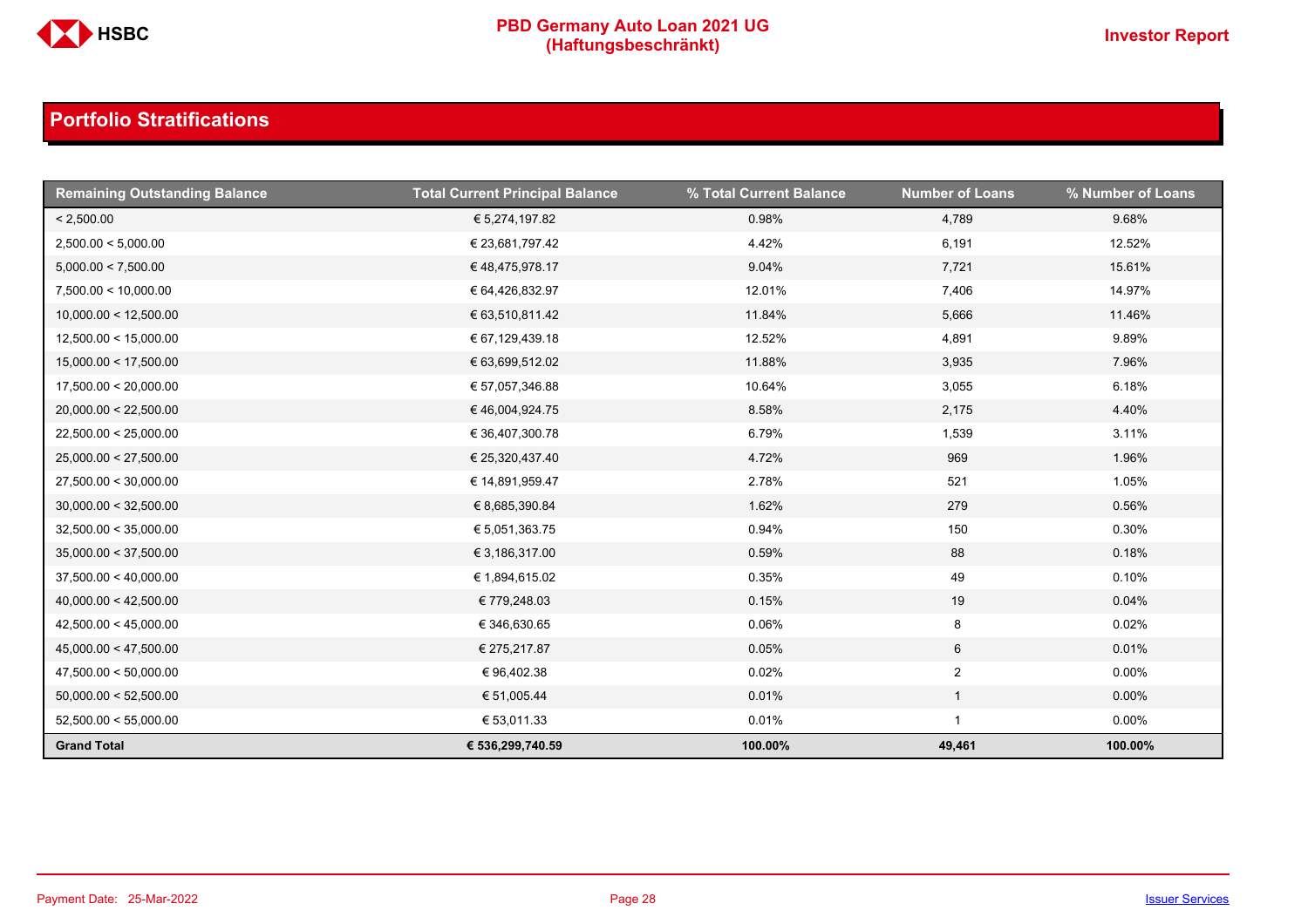

| <b>Original Term (Months)</b> | <b>Total Current Principal Balance</b> | % Total Current Balance | <b>Number of Loans</b> | % Number of Loans |
|-------------------------------|----------------------------------------|-------------------------|------------------------|-------------------|
| 6 < 12                        | € 21,488.77                            | $0.00\%$                | 11                     | 0.02%             |
| 12 < 18                       | € 801,227.55                           | 0.15%                   | 273                    | 0.55%             |
| 18 < 24                       | € 639,947.37                           | 0.12%                   | 218                    | 0.44%             |
| 24 < 30                       | € 7,561,762.19                         | 1.41%                   | 1,725                  | 3.49%             |
| 30 < 36                       | € 2,177,198.90                         | 0.41%                   | 487                    | 0.98%             |
| 36 < 42                       | €45,604,143.73                         | 8.50%                   | 6,380                  | 12.90%            |
| 42 < 48                       | € 3,532,713.29                         | 0.66%                   | 549                    | 1.11%             |
| 48 < 54                       | € 356,597,607.93                       | 66.49%                  | 28,464                 | 57.55%            |
| 54 < 60                       | € 2,576,089.24                         | 0.48%                   | 315                    | 0.64%             |
| 60 < 66                       | € 89,874,318.76                        | 16.76%                  | 8,352                  | 16.89%            |
| 66 < 72                       | € 859,529.74                           | 0.16%                   | 106                    | 0.21%             |
| 72 < 78                       | € 8,812,115.76                         | 1.64%                   | 1,030                  | 2.08%             |
| 78 < 84                       | € 565,794.95                           | 0.11%                   | 54                     | 0.11%             |
| $>= 84$                       | € 16,675,802.41                        | 3.11%                   | 1,497                  | 3.03%             |
| <b>Grand Total</b>            | € 536,299,740.59                       | 100.00%                 | 49,461                 | 100.00%           |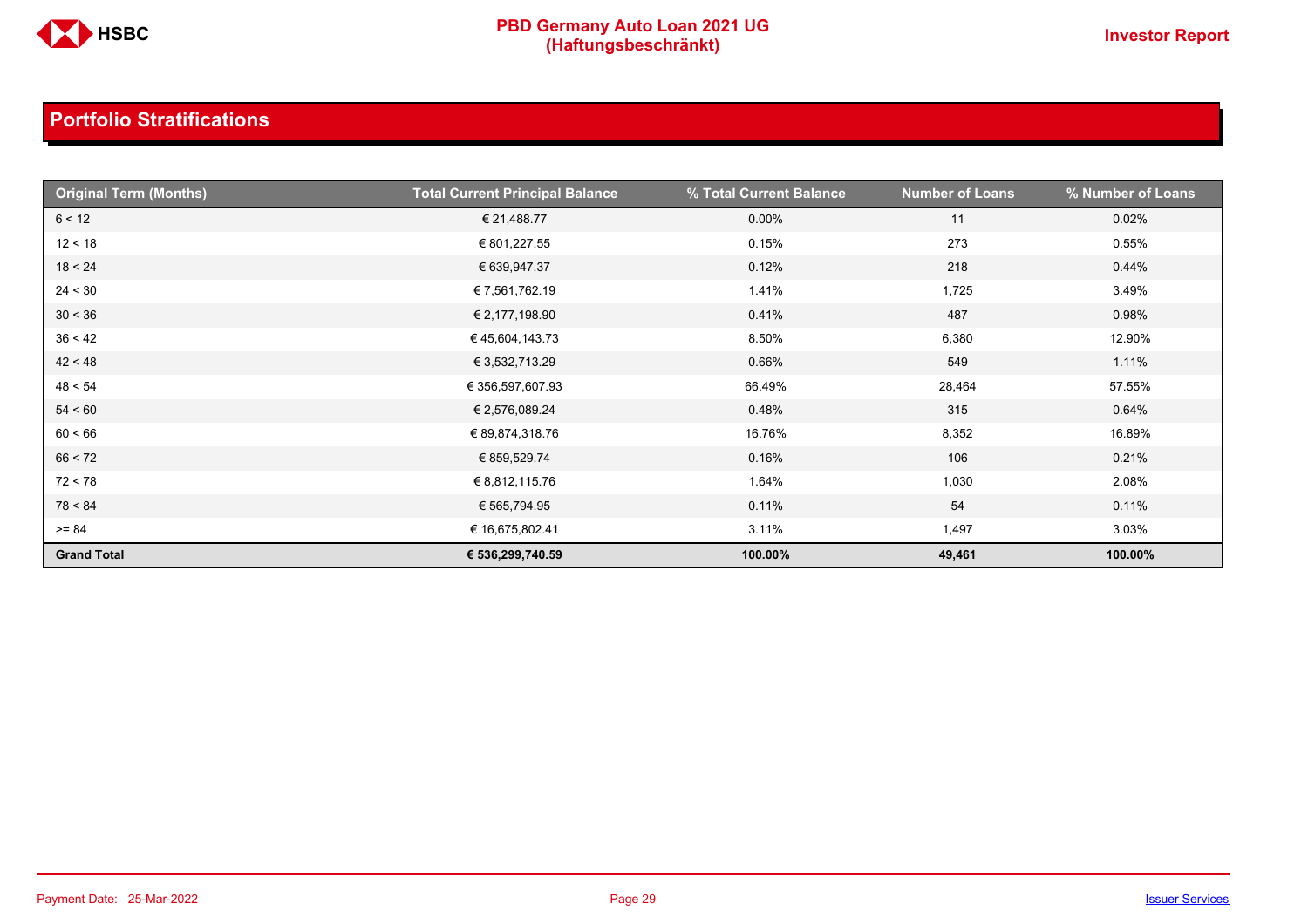

| <b>Remaining Term (Months)</b> | <b>Total Current Principal Balance</b> | % Total Current Balance | <b>Number of Loans</b> | % Number of Loans |
|--------------------------------|----------------------------------------|-------------------------|------------------------|-------------------|
| < 6                            | € 7,716,276.57                         | 1.44%                   | 2,983                  | 6.03%             |
| 6 < 12                         | € 34,603,143.78                        | 6.45%                   | 4,872                  | 9.85%             |
| 12 < 18                        | € 52,606,678.89                        | 9.81%                   | 5,773                  | 11.67%            |
| 18 < 24                        | € 74,595,560.92                        | 13.91%                  | 7,298                  | 14.76%            |
| 24 < 30                        | € 70,328,086.36                        | 13.11%                  | 6,398                  | 12.94%            |
| 30 < 36                        | €91,827,010.43                         | 17.12%                  | 7,310                  | 14.78%            |
| 36 < 42                        | € 77,059,528.13                        | 14.37%                  | 5,588                  | 11.30%            |
| 42 < 48                        | € 72,196,087.45                        | 13.46%                  | 4,914                  | 9.94%             |
| 48 < 54                        | € 20,547,914.23                        | 3.83%                   | 1,669                  | 3.37%             |
| 54 < 60                        | € 19,478,622.06                        | 3.63%                   | 1,431                  | 2.89%             |
| 60 < 66                        | €4,957,998.46                          | 0.92%                   | 425                    | 0.86%             |
| 66 < 72                        | €4,666,801.75                          | 0.87%                   | 392                    | 0.79%             |
| 72 < 78                        | € 2,671,253.02                         | 0.50%                   | 203                    | 0.41%             |
| 78 < 84                        | € 3,044,778.54                         | 0.57%                   | 205                    | 0.41%             |
| <b>Grand Total</b>             | € 536,299,740.59                       | 100.00%                 | 49,461                 | 100.00%           |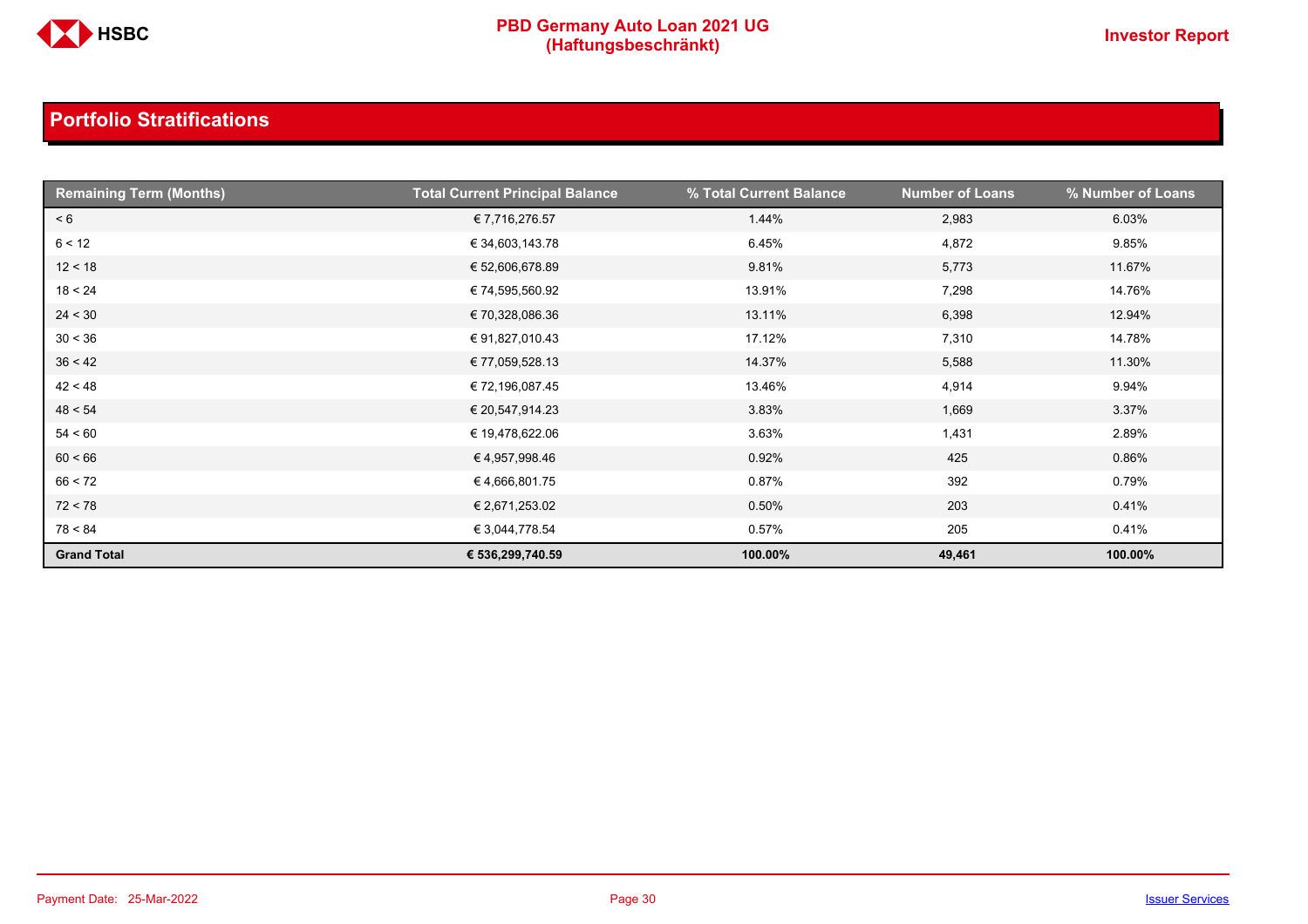

| <b>Seasoning (Months)</b> | <b>Total Current Principal Balance</b> | % Total Current Balance | <b>Number of Loans</b> | % Number of Loans |
|---------------------------|----------------------------------------|-------------------------|------------------------|-------------------|
| < 6                       | € 70,119,809.90                        | 13.07%                  | 4,947                  | 10.00%            |
| 6 < 12                    | € 99,953,243.61                        | 18.64%                  | 7,818                  | 15.81%            |
| 12 < 18                   | € 97,848,383.57                        | 18.25%                  | 8,380                  | 16.94%            |
| 18 < 24                   | € 84,882,015.87                        | 15.83%                  | 8,256                  | 16.69%            |
| 24 < 30                   | € 88,263,615.75                        | 16.46%                  | 8,679                  | 17.55%            |
| 30 < 36                   | € 52,366,918.04                        | 9.76%                   | 5,729                  | 11.58%            |
| 36 < 42                   | € 32,793,240.37                        | 6.11%                   | 3,963                  | 8.01%             |
| 42 < 48                   | € 8,857,176.52                         | 1.65%                   | 1,230                  | 2.49%             |
| 48 < 54                   | € 534,176.24                           | 0.10%                   | 207                    | 0.42%             |
| 54 < 60                   | €429,055.75                            | 0.08%                   | 116                    | 0.23%             |
| 60 < 66                   | € 171,435.63                           | 0.03%                   | 76                     | 0.15%             |
| 66 < 72                   | € 60,491.12                            | 0.01%                   | 42                     | 0.08%             |
| 72 < 78                   | € 14,150.02                            | 0.00%                   | 10                     | 0.02%             |
| 78 < 84                   | € 6,028.20                             | $0.00\%$                | 8                      | 0.02%             |
| <b>Grand Total</b>        | € 536,299,740.59                       | 100.00%                 | 49,461                 | 100.00%           |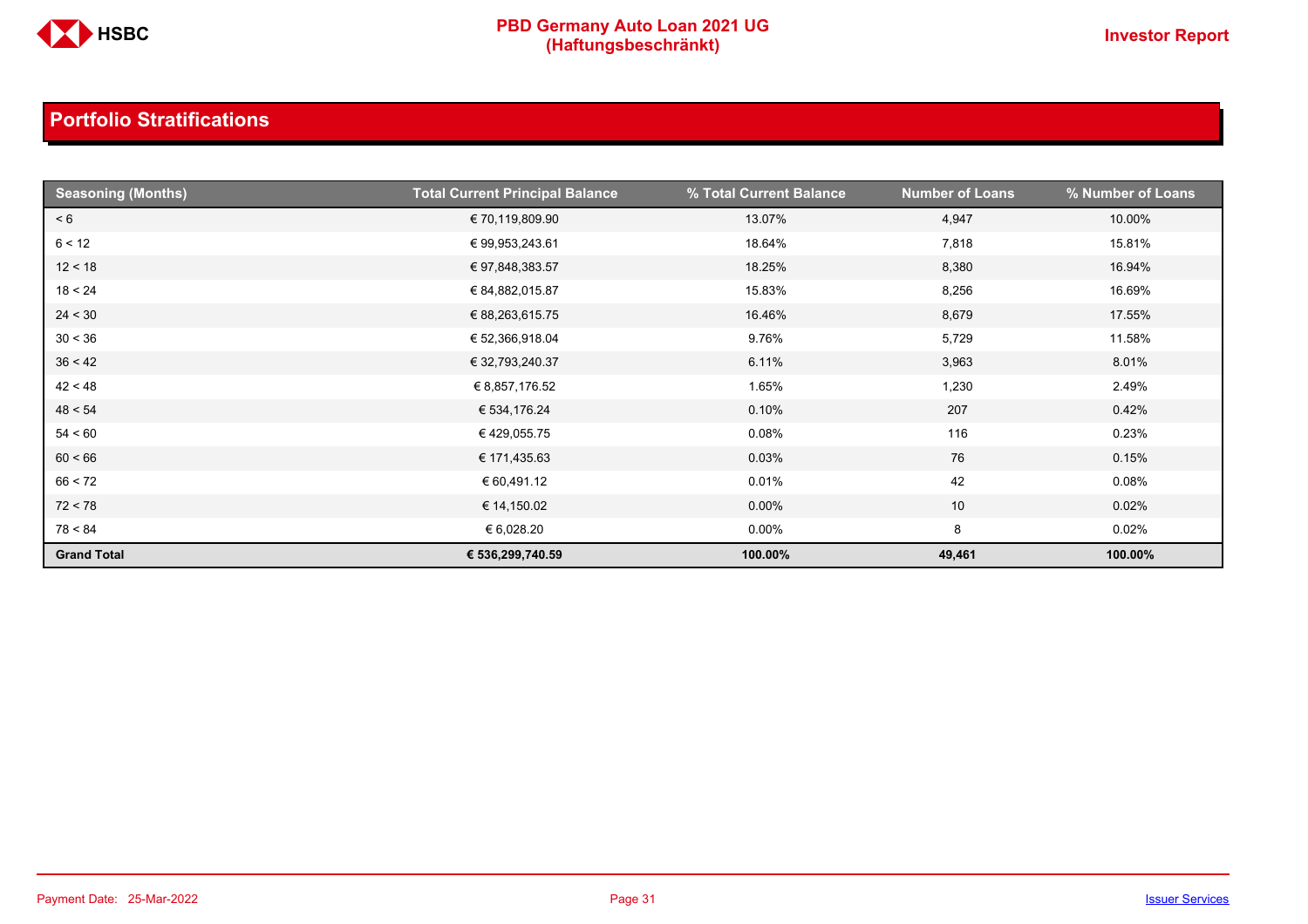

| Discount Rate (%)  | <b>Total Current Principal Balance</b> | % Total Current Balance | <b>Number of Loans</b> | % Number of Loans |
|--------------------|----------------------------------------|-------------------------|------------------------|-------------------|
| 3.00 < 4.00        | €453,558,104.08                        | 84.57%                  | 38,902                 | 78.65%            |
| 4.00 < 5.00        | € 78,039,095.79                        | 14.55%                  | 9,678                  | 19.57%            |
| 5.00 < 6.00        | € 4,431,727.22                         | 0.83%                   | 817                    | 1.65%             |
| 6.00 < 7.00        | € 222.433.92                           | 0.04%                   | 50                     | 0.10%             |
| 7.00 < 8.00        | €48,379.58                             | 0.01%                   | 14                     | 0.03%             |
| <b>Grand Total</b> | € 536,299,740.59                       | 100.00%                 | 49,461                 | 100.00%           |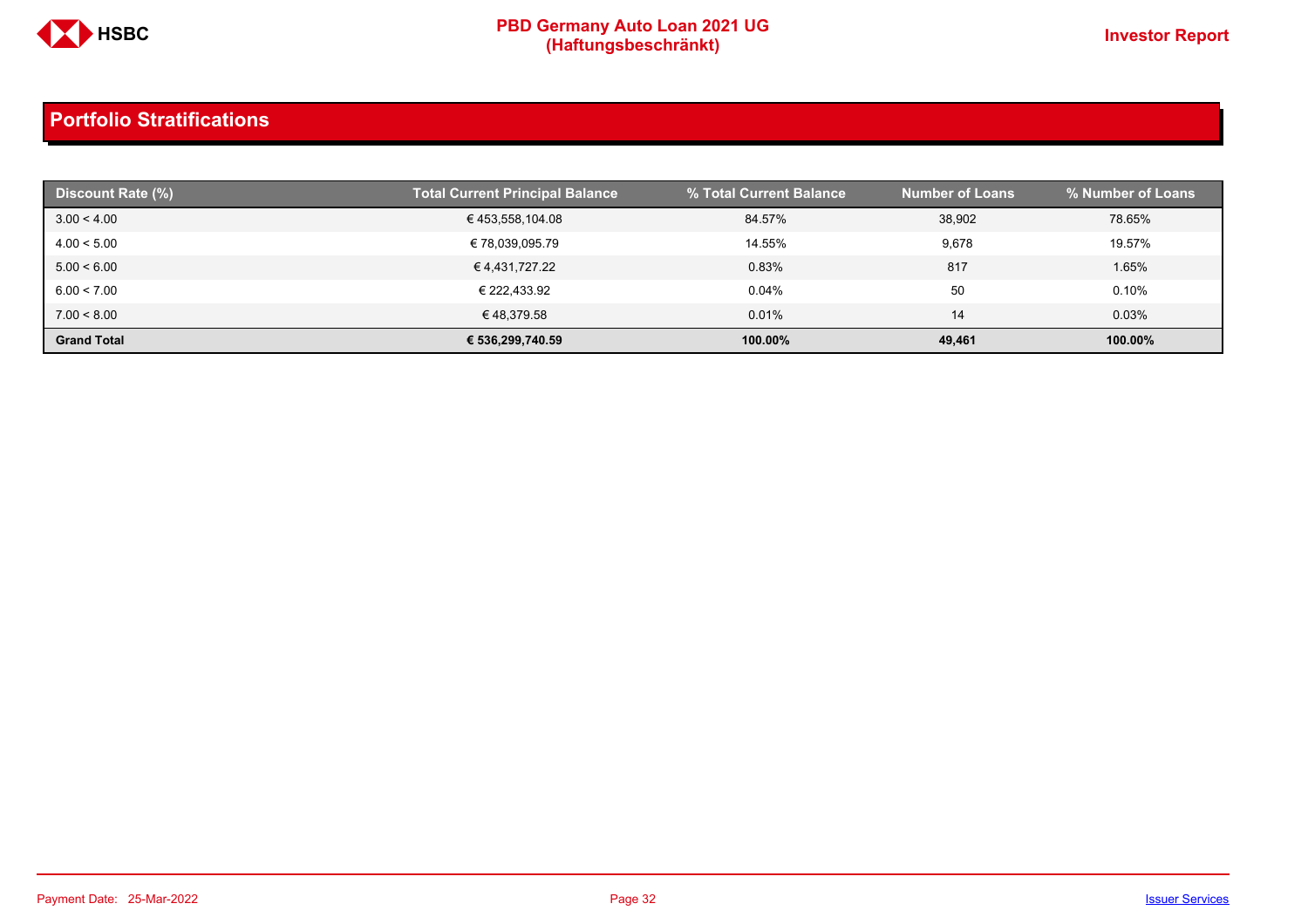

| <b>Balloon Payment as % of Car Sale Price</b> | <b>Total Current Principal Balance</b> | % Total Current Balance | <b>Number of Loans</b> | % Number of Loans |
|-----------------------------------------------|----------------------------------------|-------------------------|------------------------|-------------------|
| 0.00 < 10.00                                  | € 167,724,673.85                       | 31.27%                  | 23,698                 | 47.91%            |
| 10.00 < 20.00                                 | € 23,654,264.97                        | 4.41%                   | 2,360                  | 4.77%             |
| 20.00 < 30.00                                 | €44,316,568.41                         | 8.26%                   | 3,674                  | 7.43%             |
| 30.00 < 40.00                                 | € 98,661,056.65                        | 18.40%                  | 7,402                  | 14.97%            |
| 40.00 < 50.00                                 | € 135,934,998.83                       | 25.35%                  | 8,420                  | 17.02%            |
| 50.00 < 60.00                                 | € 59,741,493.00                        | 11.14%                  | 3,527                  | 7.13%             |
| 60.00 < 70.00                                 | € 6,037,791.02                         | 1.13%                   | 364                    | 0.74%             |
| 70.00 < 80.00                                 | € 228,893.86                           | 0.04%                   | 16                     | 0.03%             |
| <b>Grand Total</b>                            | € 536,299,740.59                       | 100.00%                 | 49,461                 | 100.00%           |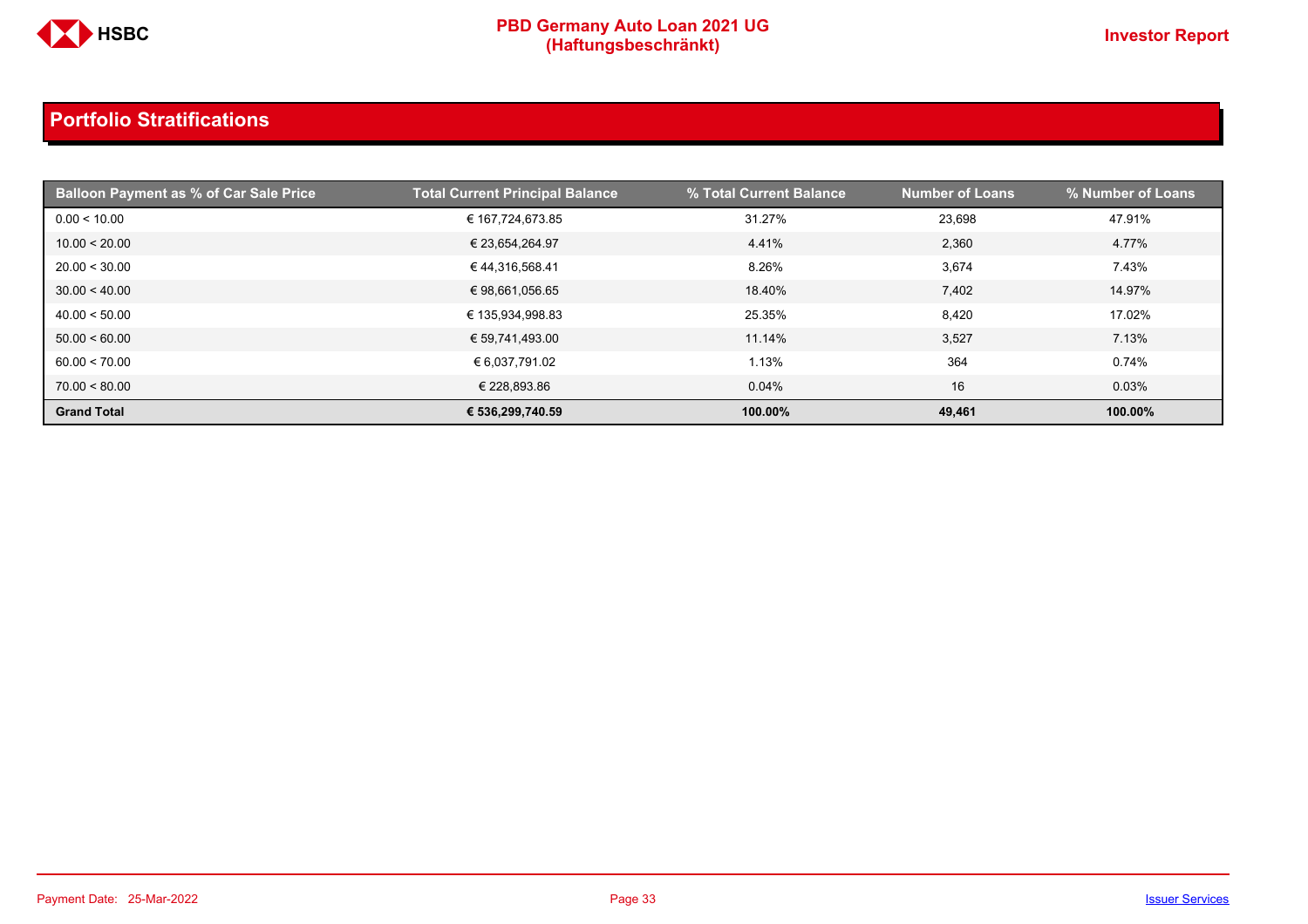

| <b>Balloon Payment as % of Initial Balance</b> | <b>Total Current Principal Balance</b> | % Total Current Balance | <b>Number of Loans</b> | % Number of Loans |
|------------------------------------------------|----------------------------------------|-------------------------|------------------------|-------------------|
| 0.00 < 10.00                                   | € 164,013,115.36                       | 30.58%                  | 23,164                 | 46.83%            |
| 10.00 < 20.00                                  | € 12,707,673.01                        | 2.37%                   | 1,327                  | 2.68%             |
| 20.00 < 30.00                                  | € 28,297,605.17                        | 5.28%                   | 2,504                  | 5.06%             |
| 30.00 < 40.00                                  | € 63,979,884.15                        | 11.93%                  | 5,271                  | 10.66%            |
| 40.00 < 50.00                                  | € 106,077,230.10                       | 19.78%                  | 7,241                  | 14.64%            |
| 50.00 < 60.00                                  | € 107,085,337.81                       | 19.97%                  | 6,633                  | 13.41%            |
| 60.00 < 70.00                                  | € 44,651,539.30                        | 8.33%                   | 2,728                  | 5.52%             |
| 70.00 < 80.00                                  | € 9,466,711.40                         | 1.77%                   | 592                    | 1.20%             |
| 80.00 < 90.00                                  | € 20,644.29                            | $0.00\%$                |                        | $0.00\%$          |
| <b>Grand Total</b>                             | € 536,299,740.59                       | 100.00%                 | 49,461                 | 100.00%           |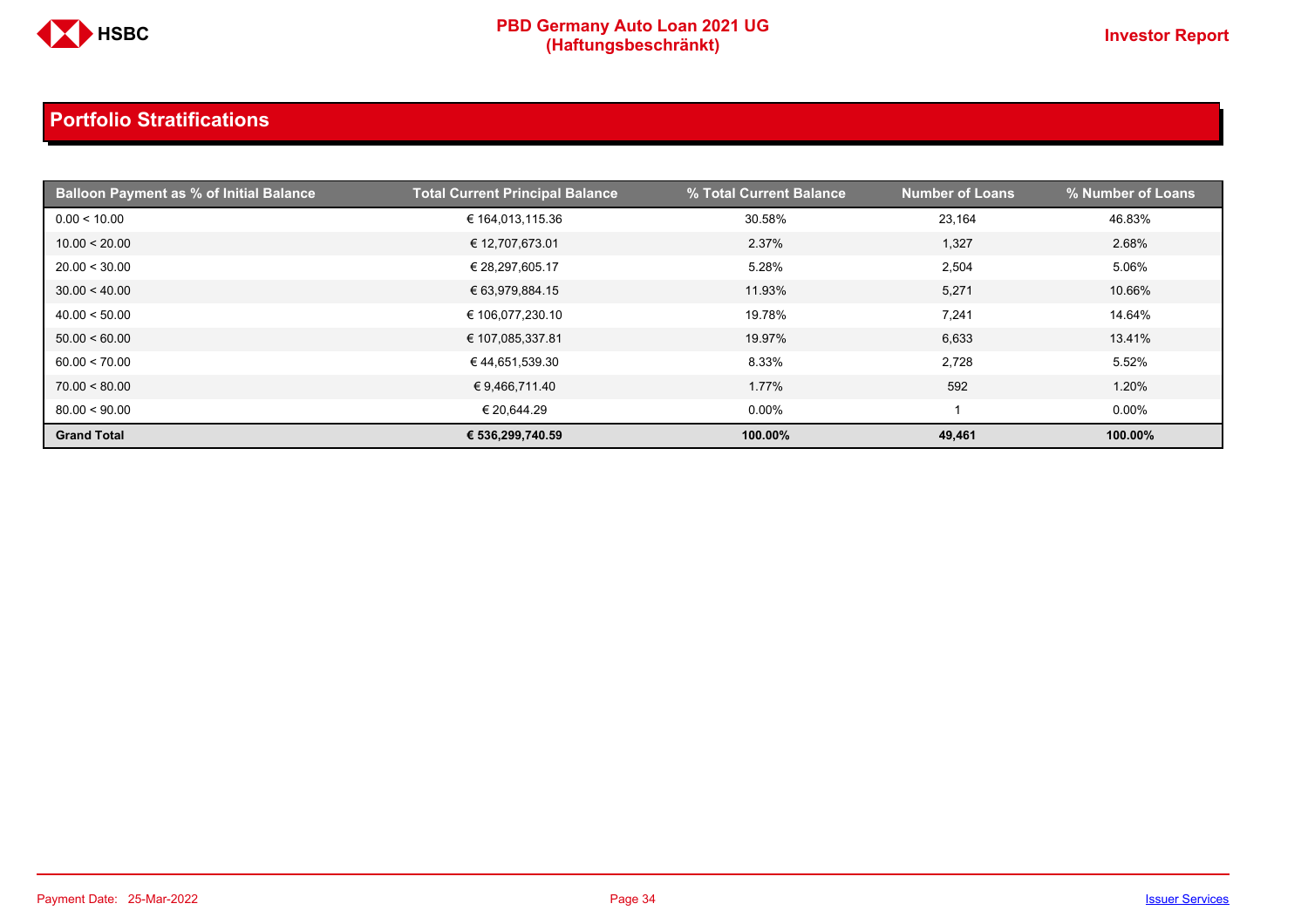

| Year of Origiantion of the Loans | <b>Total Current Principal Balance</b> | % Total Current Balance | <b>Number of Loans</b> | % Number of Loans |
|----------------------------------|----------------------------------------|-------------------------|------------------------|-------------------|
| 2015                             | € 12,856.14                            | $0.00\%$                | 14                     | 0.03%             |
| 2016                             | € 187,051.04                           | 0.03%                   | 96                     | 0.19%             |
| 2017                             | € 811,348.10                           | 0.15%                   | 239                    | 0.48%             |
| 2018                             | € 28,913,131.95                        | 5.39%                   | 3,814                  | 7.71%             |
| 2019                             | € 123,038,159.89                       | 22.94%                  | 13,031                 | 26.35%            |
| 2020                             | € 190,768,277.73                       | 35.57%                  | 17,632                 | 35.65%            |
| 2021                             | € 176,859,190.33                       | 32.98%                  | 13,571                 | 27.44%            |
| 2022                             | € 15,709,725.41                        | 2.93%                   | 1,064                  | 2.15%             |
| <b>Grand Total</b>               | € 536,299,740.59                       | 100.00%                 | 49,461                 | 100.00%           |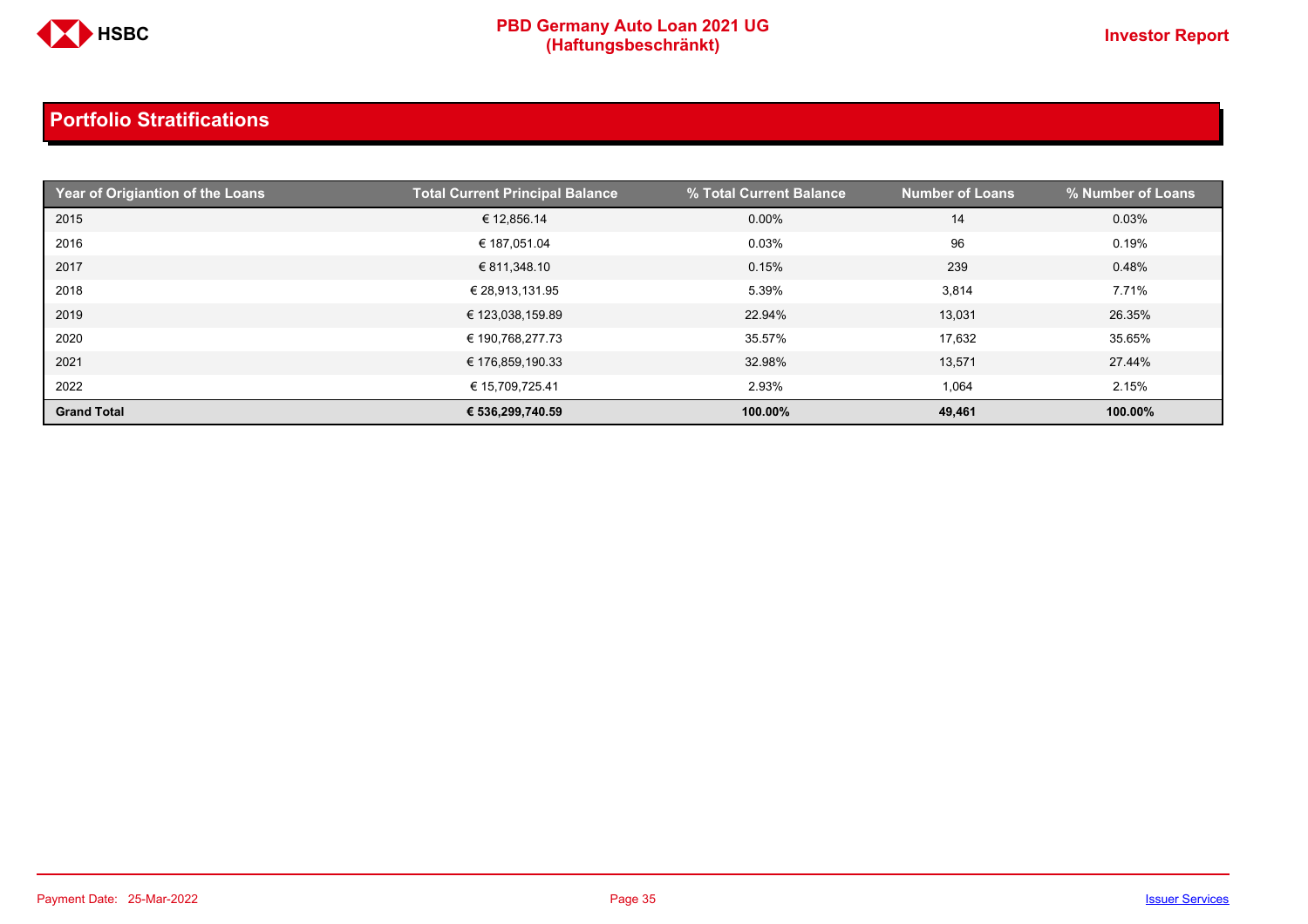

| <b>Borrower Initial Down Payment</b> | <b>Total Current Principal Balance</b> | % Total Current Balance | <b>Number of Loans</b> | % Number of Loans |
|--------------------------------------|----------------------------------------|-------------------------|------------------------|-------------------|
| $0.0000\% < 10.0000\%$               | € 197,773,163.64                       | 36.88%                  | 18.341                 | 37.08%            |
| $10.0000\% < 20.0000\%$              | € 164,276,291.30                       | 30.63%                  | 11,831                 | 23.92%            |
| $20.0000\% < 30.0000\%$              | € 90,336,918.70                        | 16.84%                  | 7,669                  | 15.51%            |
| $30.0000\% < 40.0000\%$              | €45,532,992.43                         | 8.49%                   | 4,750                  | 9.60%             |
| $40.0000\% < 50.0000\%$              | € 21,561,337.38                        | 4.02%                   | 2,956                  | 5.98%             |
| $50.0000\% < 60.0000\%$              | € 10,305,922.77                        | 1.92%                   | 1,955                  | 3.95%             |
| $60.0000\% < 70.0000\%$              | € 4,385,257.57                         | 0.82%                   | 1,024                  | 2.07%             |
| 70.0000% < 80.0000%                  | € 1,595,731.98                         | 0.30%                   | 520                    | 1.05%             |
| $80.0000\% < 90.0000\%$              | €412,324.67                            | 0.08%                   | 263                    | 0.53%             |
| $90.0000\% < 100.0000\%$             | € 119,800.15                           | 0.02%                   | 152                    | 0.31%             |
| <b>Grand Total</b>                   | € 536,299,740.59                       | 100.00%                 | 49,461                 | 100.00%           |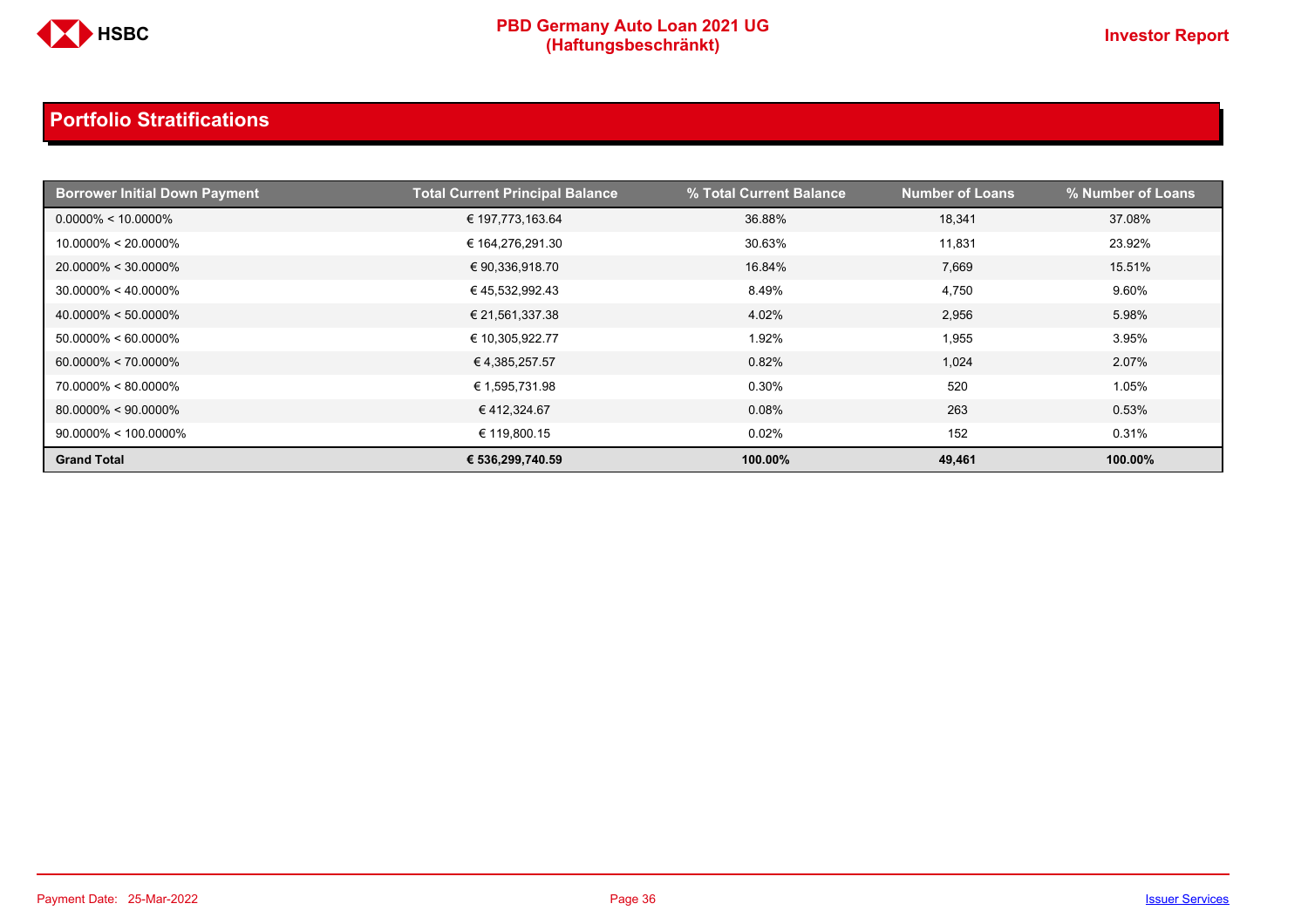

| Original Loan to Value (%) | <b>Total Current Principal Balance</b> | % Total Current Balance | <b>Number of Loans</b> | % Number of Loans |
|----------------------------|----------------------------------------|-------------------------|------------------------|-------------------|
| < 10.00                    | € 119,133.94                           | 0.02%                   | 151                    | 0.31%             |
| 10.00 < 20.00              | €400,518.57                            | 0.07%                   | 254                    | 0.51%             |
| 20.00 < 30.00              | € 1,601,532.97                         | 0.30%                   | 527                    | 1.07%             |
| 30.00 < 40.00              | € 4,328,088.40                         | 0.81%                   | 1,009                  | 2.04%             |
| 40.00 < 50.00              | € 9,999,683.95                         | 1.86%                   | 1,889                  | 3.82%             |
| 50.00 < 60.00              | € 21,572,072.21                        | 4.02%                   | 2,990                  | 6.05%             |
| 60.00 < 70.00              | €45,642,704.74                         | 8.51%                   | 4,767                  | 9.64%             |
| 70.00 < 80.00              | € 89,612,666.92                        | 16.71%                  | 7,599                  | 15.36%            |
| 80.00 < 90.00              | € 164,955,313.29                       | 30.76%                  | 11,905                 | 24.07%            |
| 90.00 < 100.00             | €42,630,585.03                         | 7.95%                   | 3,013                  | 6.09%             |
| $=100.00$                  | € 155,437,440.57                       | 28.98%                  | 15,357                 | 31.05%            |
| <b>Grand Total</b>         | € 536,299,740.59                       | 100.00%                 | 49,461                 | 100.00%           |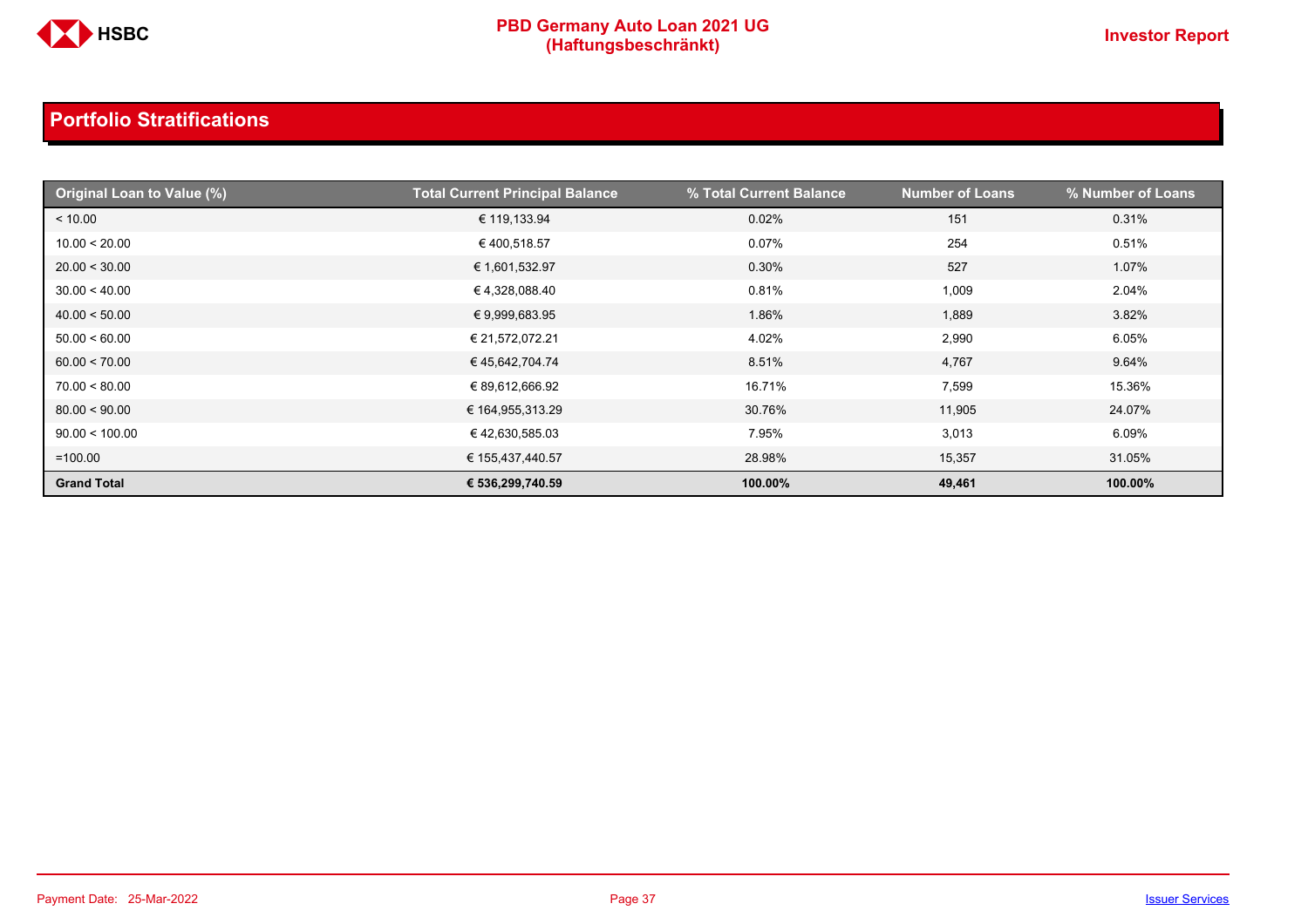

| <b>Region</b>        | <b>Total Current Principal Balance</b> | % Total Current Balance | <b>Number of Loans</b> | % Number of Loans |
|----------------------|----------------------------------------|-------------------------|------------------------|-------------------|
| Baden-Württemberg    | € 66,698,316.24                        | 12.44%                  | 6,273                  | 12.68%            |
| Bayern               | € 54,969,704.67                        | 10.25%                  | 5,038                  | 10.19%            |
| Berlin               | € 4,006,806.72                         | 0.75%                   | 334                    | 0.68%             |
| Brandenburg          | € 32,704,340.47                        | 6.10%                   | 2,866                  | 5.79%             |
| <b>Bremen</b>        | € 2,273,601.27                         | 0.42%                   | 237                    | 0.48%             |
| Hamburg              | € 1,531,912.21                         | 0.29%                   | 139                    | 0.28%             |
| Hessen               | € 56,886,298.54                        | 10.61%                  | 5,080                  | 10.27%            |
| Mecklenburg-Vorpomme | € 8,559,753.91                         | 1.60%                   | 748                    | 1.51%             |
| Niedersachsen        | € 34,273,464.22                        | 6.39%                   | 3,268                  | 6.61%             |
| Nordhein-Westfalen   | € 116,510,117.15                       | 21.72%                  | 10,770                 | 21.77%            |
| Rheinland-Pfalz      | € 34,213,891.68                        | 6.38%                   | 3,127                  | 6.32%             |
| Saarland             | € 22,219,513.40                        | 4.14%                   | 2,039                  | 4.12%             |
| Sachsen              | € 42,372,185.23                        | 7.90%                   | 4,093                  | 8.28%             |
| Sachsen-Anhalt       | € 13,662,636.85                        | 2.55%                   | 1,294                  | 2.62%             |
| Schleswig Holstein   | € 32,103,976.16                        | 5.99%                   | 2,976                  | 6.02%             |
| Thüringen            | € 13,313,221.87                        | 2.48%                   | 1,179                  | 2.38%             |
| <b>Grand Total</b>   | € 536,299,740.59                       | 100.00%                 | 49,461                 | 100.00%           |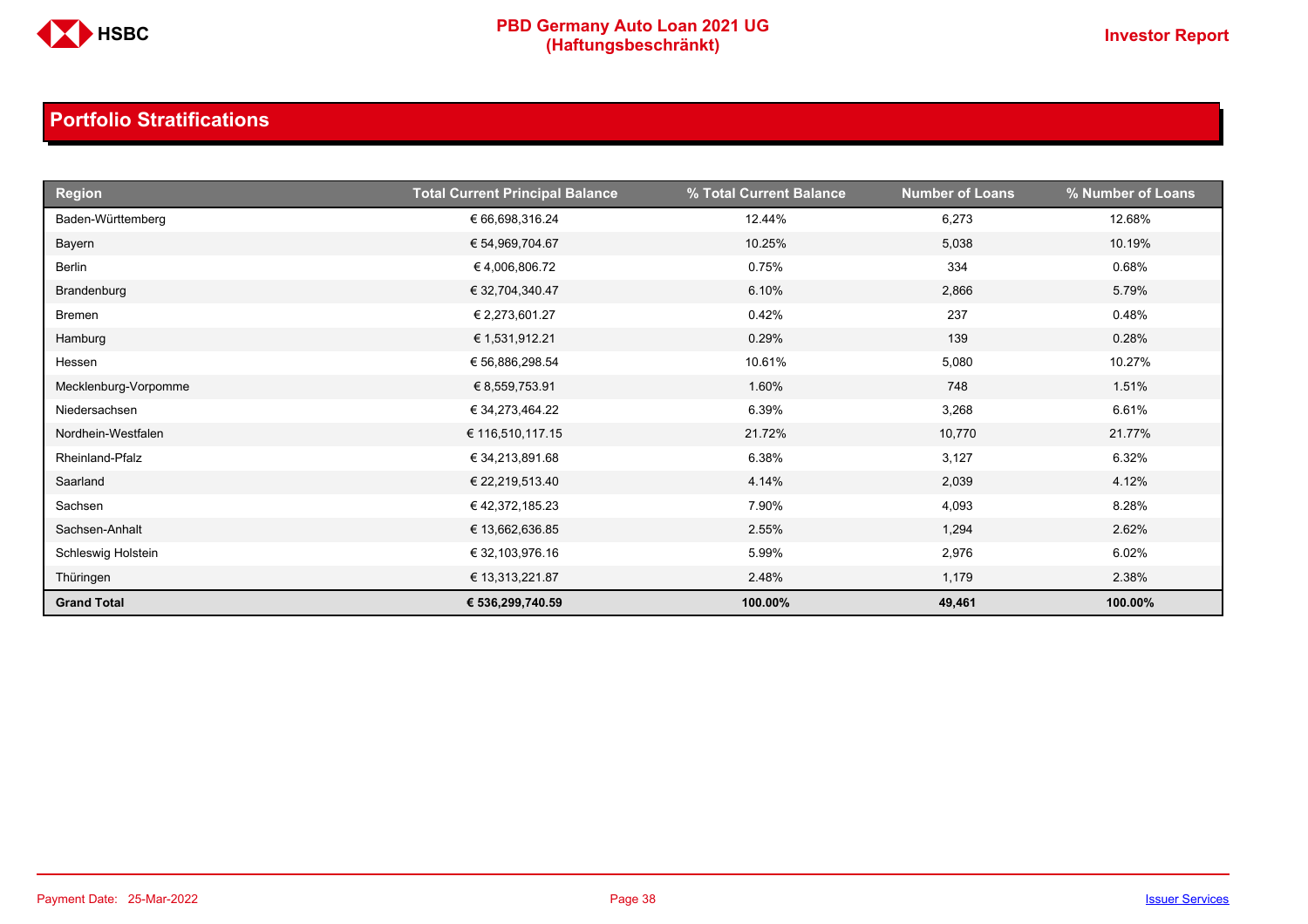

| <b>Car Makers</b>  | Total Current Principal Balance | % Total Current Balance | <b>Number of Loans</b> | │% Number of Loans . |
|--------------------|---------------------------------|-------------------------|------------------------|----------------------|
| Citroen            | € 183,374,588.84                | 34.19%                  | 18,713                 | 37.83%               |
| <b>DS</b>          | € 7,158,573.28                  | 1.33%                   | 478                    | 0.97%                |
| Others             | € 16,074,084.43                 | 3.00%                   | 2,052                  | 4.15%                |
| Peugeot            | € 329,692,494.04                | 61.48%                  | 28.218                 | 57.05%               |
| <b>Grand Total</b> | € 536,299,740.59                | 100.00%                 | 49,461                 | 100.00%              |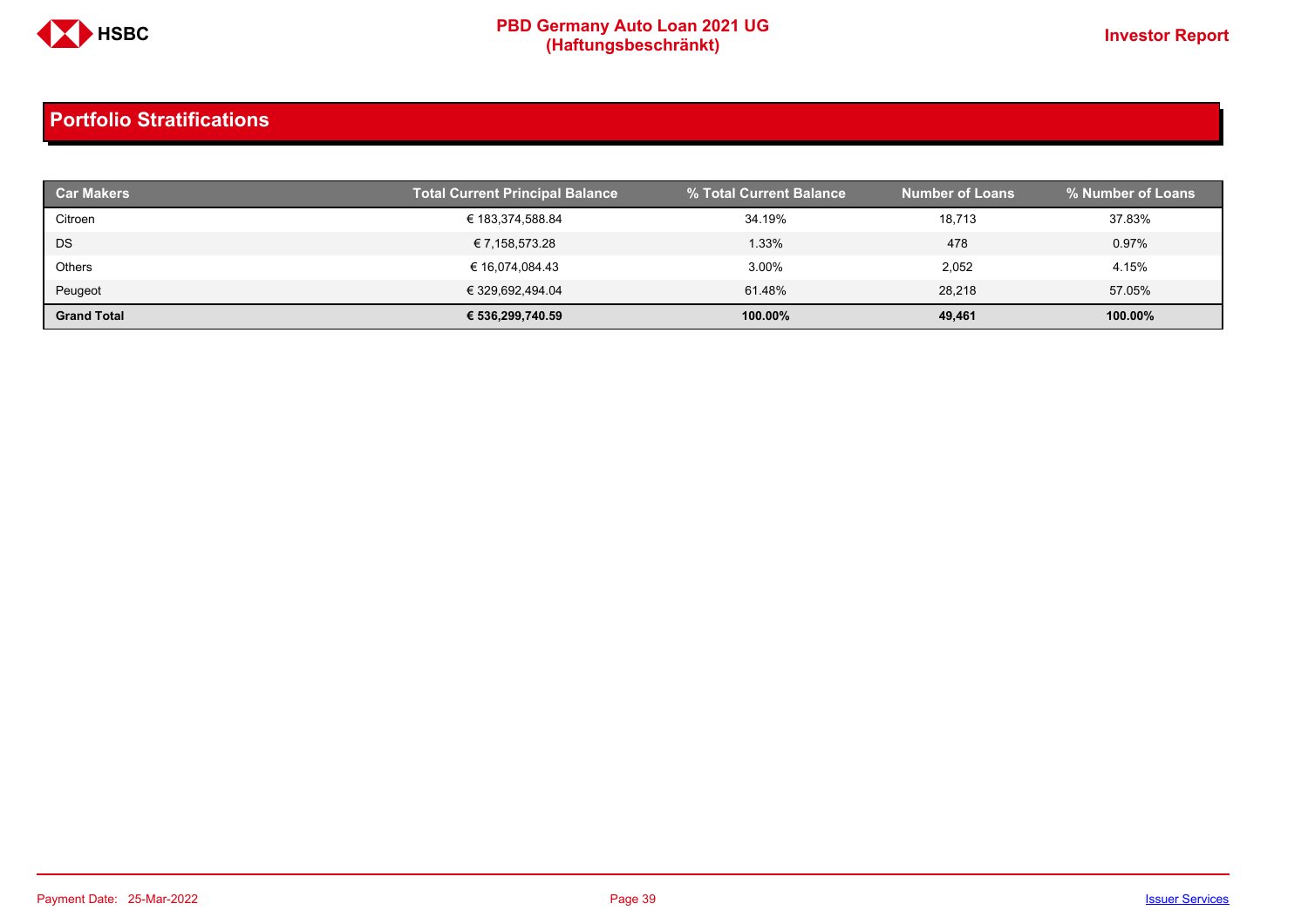

| <b>Fuel Type</b>   | <b>Total Current Principal Balance</b> | % Total Current Balance | <b>Number of Loans</b> | % Number of Loans |
|--------------------|----------------------------------------|-------------------------|------------------------|-------------------|
| Diesel             | € 281,296,067.11                       | 52.45%                  | 23.459                 | 47.43%            |
| Electric           | € 9,575,996.98                         | 1.79%                   | 519                    | 1.05%             |
| Hybrid             | € 23,629,355.54                        | 4.41%                   | 1,267                  | 2.56%             |
| No Data            | € 2,971,278.09                         | 0.55%                   | 248                    | 0.50%             |
| Petrol             | € 218.827.042.87                       | 40.80%                  | 23.968                 | 48.46%            |
| <b>Grand Total</b> | € 536,299,740.59                       | 100.00%                 | 49,461                 | 100.00%           |